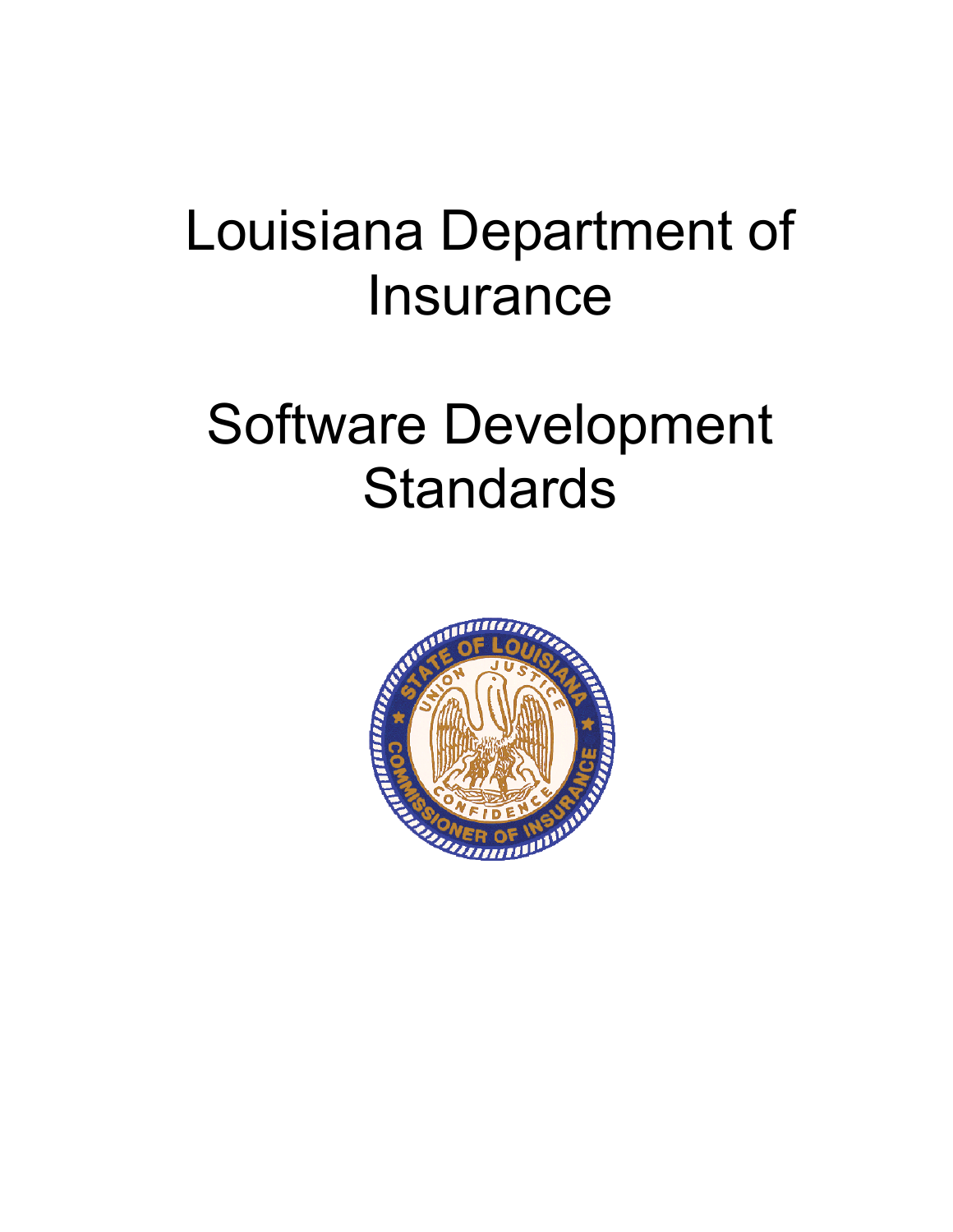## **Table of Contents**

| LDI ACCEPTABLE TOOLS AND TECHNOLOGIES BY CATEGORY 7      |  |
|----------------------------------------------------------|--|
|                                                          |  |
|                                                          |  |
|                                                          |  |
|                                                          |  |
|                                                          |  |
|                                                          |  |
| LDI EXTERNAL BROWSER COMPATIBILITY REQUIREMENTS 20       |  |
|                                                          |  |
| LDI DEVELOPMENT, TEST AND PRODUCTION ENVIRONMENTS 23     |  |
| METHODS AND PROCEDURES TO MOVE NEW SYSTEMS AND UPDATES   |  |
|                                                          |  |
| PERMISSIONS STRUCTURE, PASSWORDS, AND SUPPORTED COMPUTER |  |
|                                                          |  |
|                                                          |  |
|                                                          |  |

Document last updated on April 1, 2021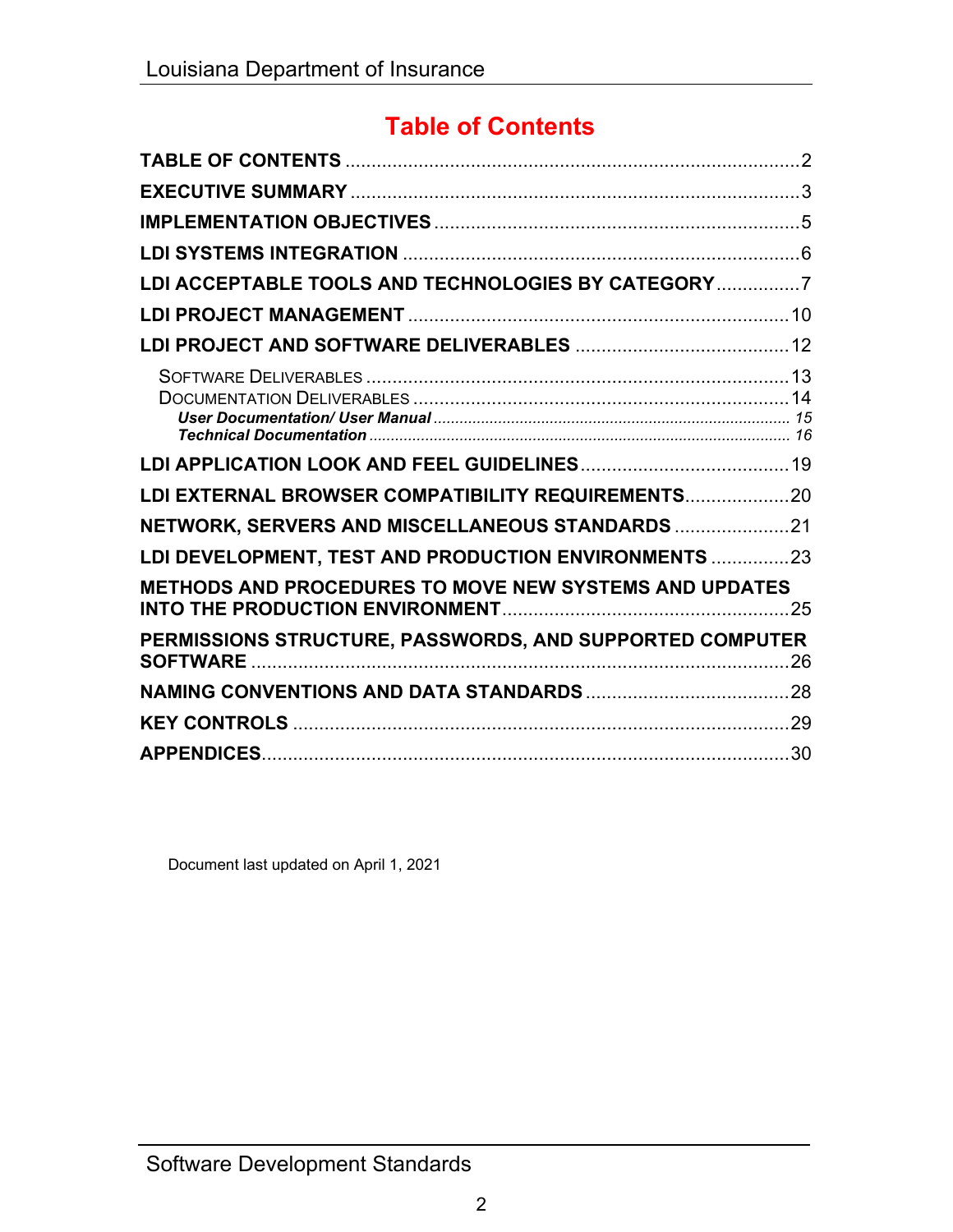## **Executive Summary**

This document represents a basis for the overall design, implementation, development, deployment, and documentation for which all work performed on current applications and systems as well as future systems deployed at LDI must adhere. Included within this basis are the general and specific requirements as defined by the department. These requirements cover the internal and external systems which the department depends on for day-to-day operations. The increasing complex external systems are becoming more important for proper department operation.

In addition, the method of integration for all applications which bonds the applications and systems together and creates a seamless department-wide applications are included within the document. Finally, the structure and storage of all data within the department databases are described.

These standards have been developed with the cost of implementation in mind, and it is believed that these standards will have a minimal cost impact to the department when implemented. There is no risk to the department in employing these suggested standards. The standards have been designed to ensure maximum future flexibility, greatest growth potential and lowest cost of maintenance. A greater risk to the department's operations exists if developers do not follow or correctly employ these minimum standards as more applications are developed.

The complexity and critical nature of the department's automated systems in relation to the operations and function of the department necessitate that these standards be implemented and followed closely. The department's overall IT plan for a completely integrated system is currently in progress and nearing fruition. The plan depends on the standards being implemented and followed, and adherence to the standards will be monitored.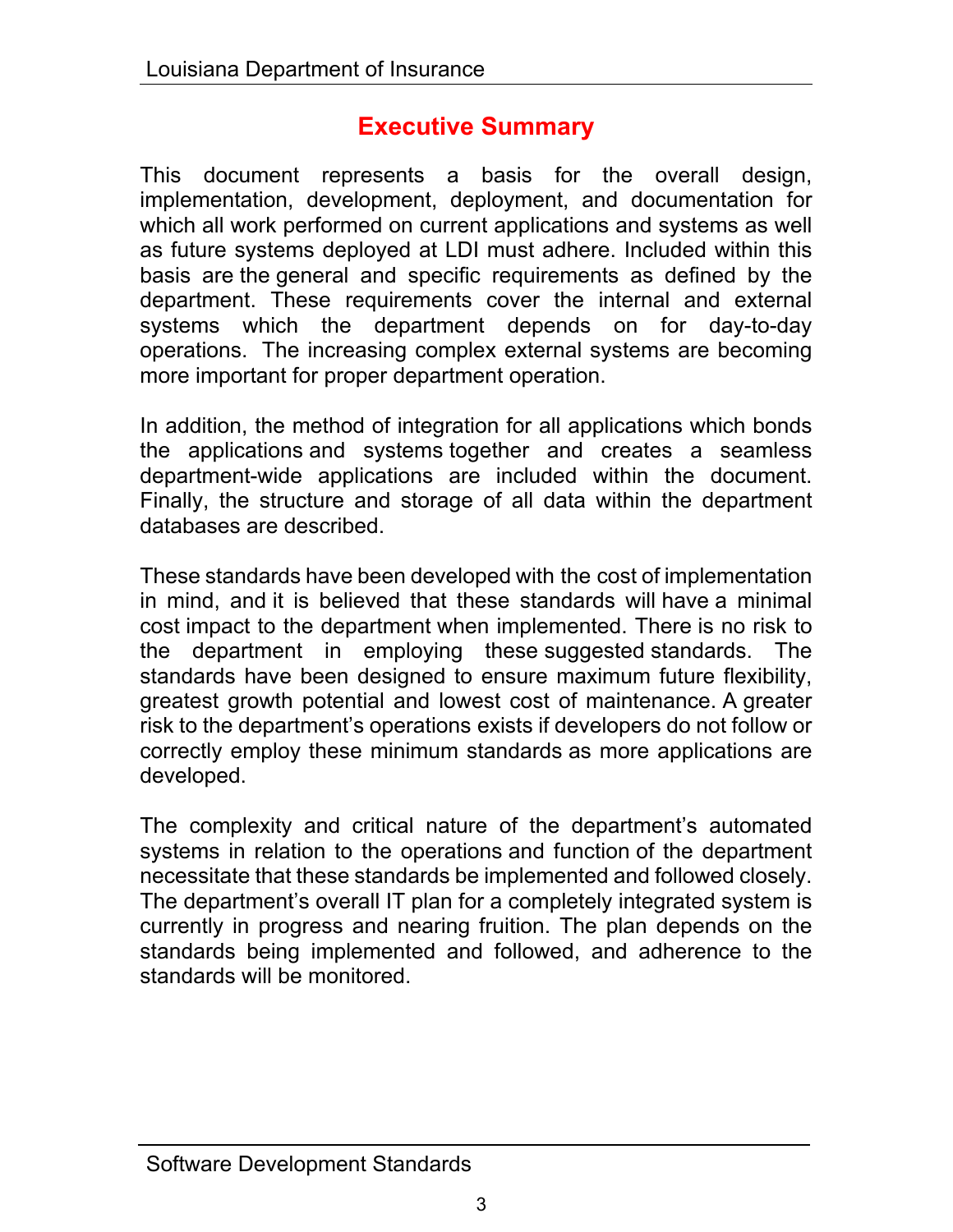## **LDI Software Development Standards Goal**

The goal of this document is to establish common standards including system integration for which all present and future automated systems will obey.

These standards will provide the department maximum flexibility, increase the flow of information between different systems within the department and create a foundation for all systems to start from.

**These standards cannot be circumvented in any state of an application's or system's lifecycle.** Only by all systems embracing these standards will the overall goals of the LDI be achieved.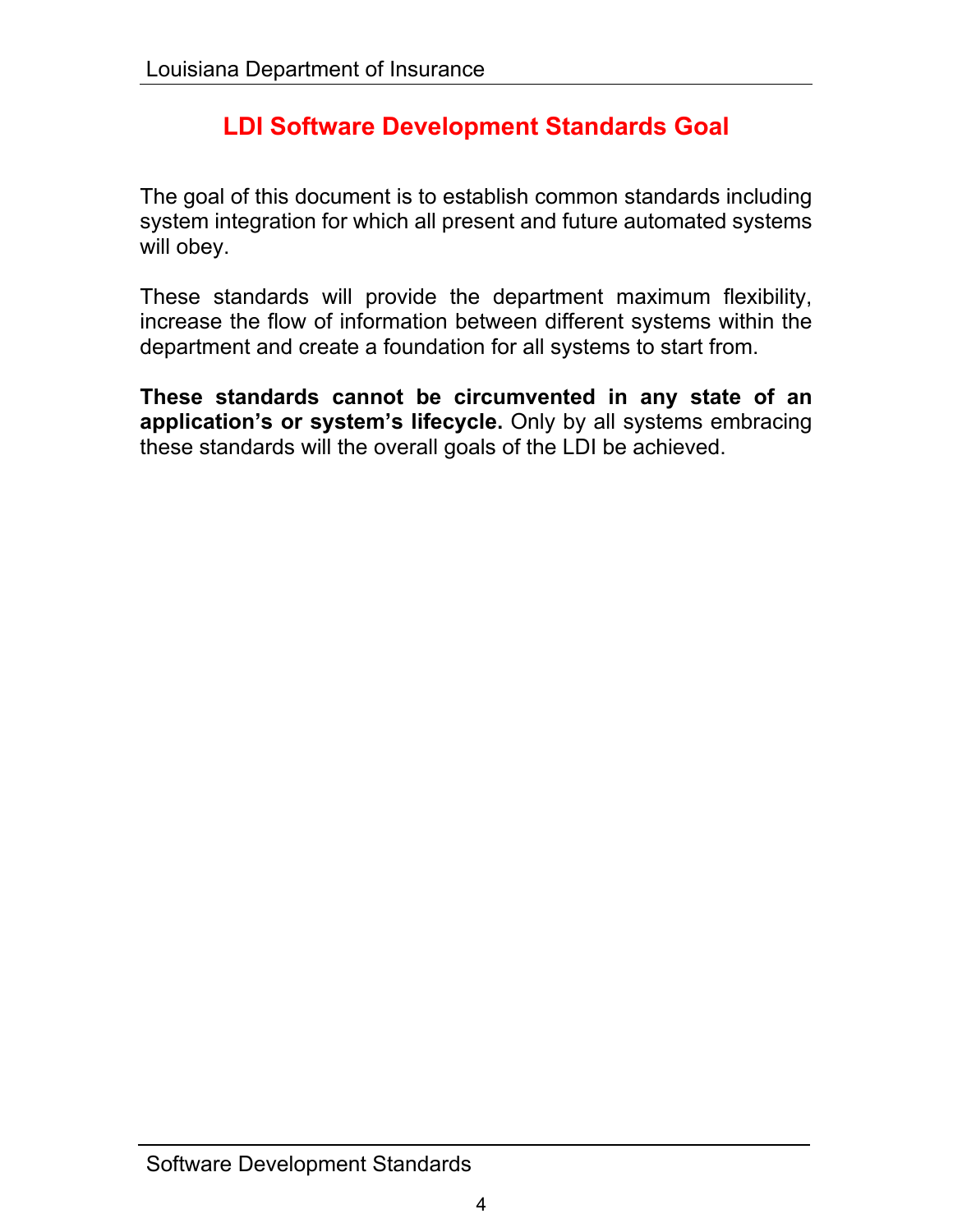### **Implementation Objectives**

The overall objective during implementation of these standards is to ensure and verify proper integration and consistency across the automated system or systems being developed or maintained. Correct integration within the department databases and current automated systems is crucial for the operation of the department. The process and scheme of implementation must be consistent with other databases and systems as to minimize the future development and maintenance costs to the department. Finally, only by consistent implementation can the department be secure in relying on the systems for dependable operation, and be secure in the accuracy of the information being stored and processed.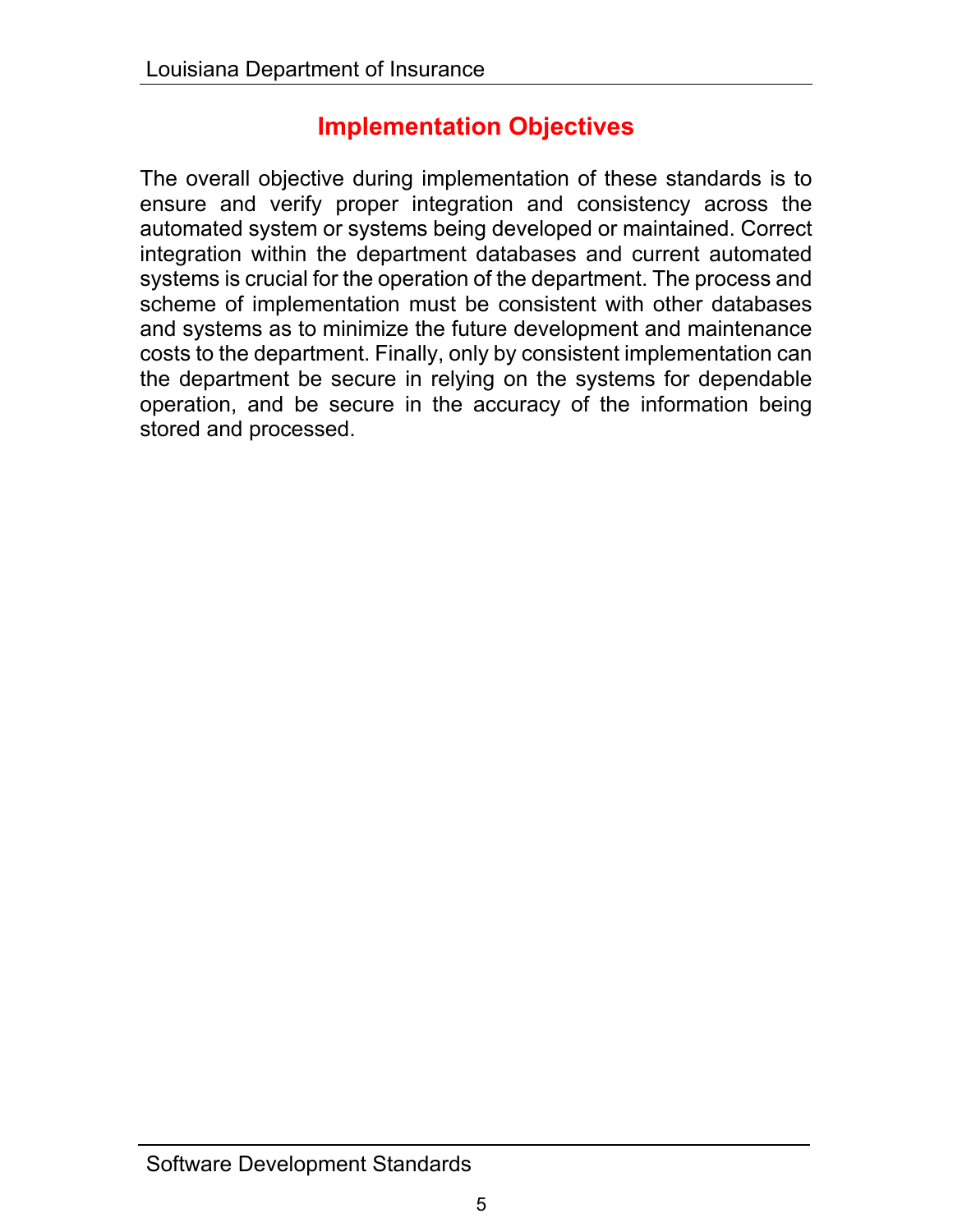## **LDI Systems Integration**

A primary goal of the departmental software standards is the creation of a set of common interfaces within the department's databases which will allow the flow of information between databases, systems, and applications without error, maximize speed and decrease the need for special interfaces.

The introduction of all new systems **shall** integrate into Department's database paradigm.

New systems working in concert will ensure that special data transformation programs and routines do not have to be developed, deployed, and relied upon for daily department operations unless external sources or regulation requires otherwise.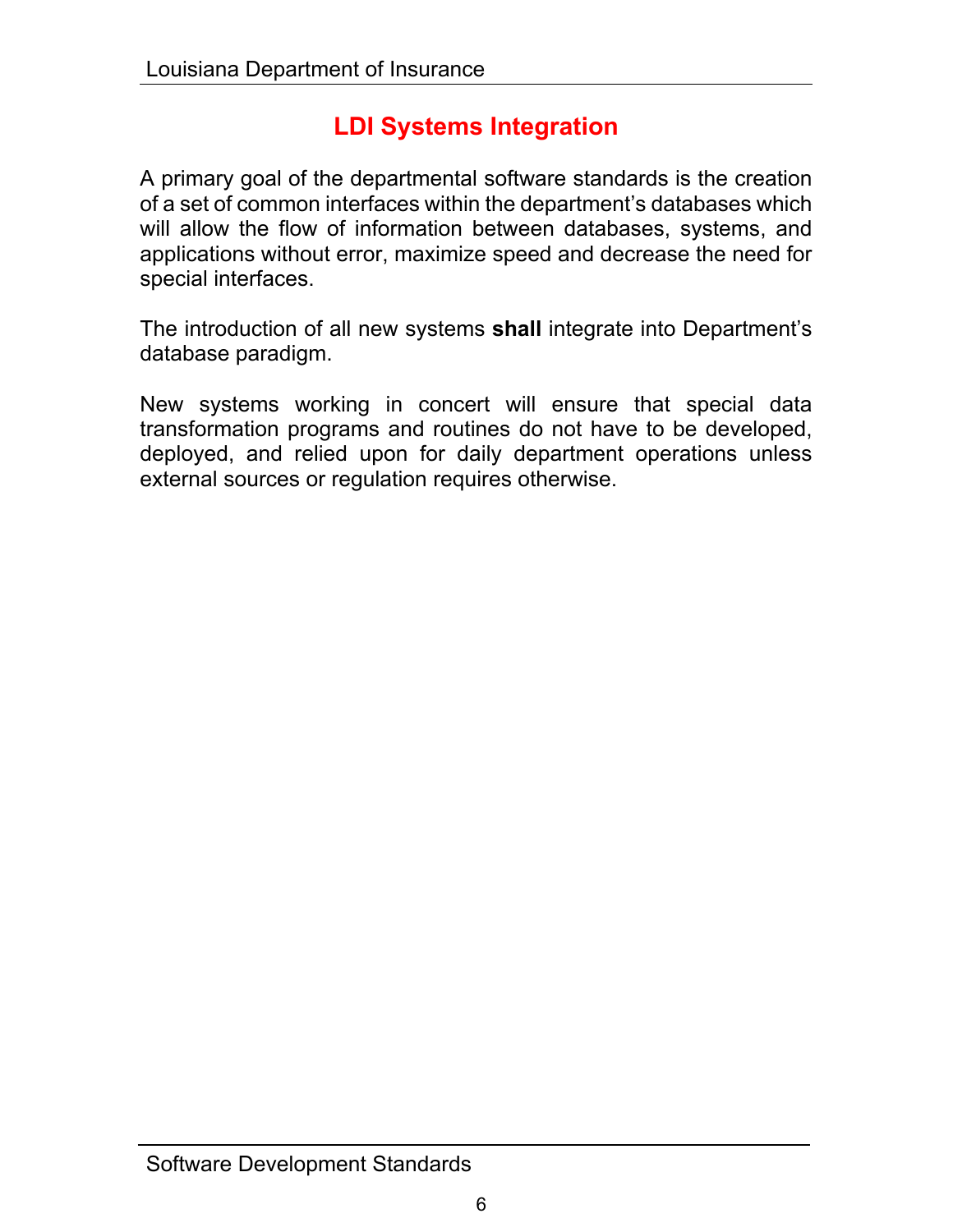## **LDI Acceptable Tools and Technologies by Category**

**The following tools and technologies are acceptable for the development of NEW LDI Software Systems, unless otherwise approved on a project-by-project basis**:

#### **Operating Systems**

- Microsoft Windows Server 2016/2019
- Microsoft Windows (10 Update 1909)

#### **User Interface**

- $\bullet$  Internal users Chrome
- External users Chrome and other modern browsers supporting HTML5 and CSS3

#### **Database Engines**

• SQL Server 2017/2019

#### **Programming Languages, Tools and Technologies**

- .NET Framework 5+
- .NET Core 2.2+
- Visual Studio 2017/2019
- C#.NET
- Java Script
- Java Script Frontend Technologies
- JQuery
- MVC5
- ASP.Net Razor Syntax
- Entity Framework
- Axure RP Pro
- XML
- Active Reports 11 or higher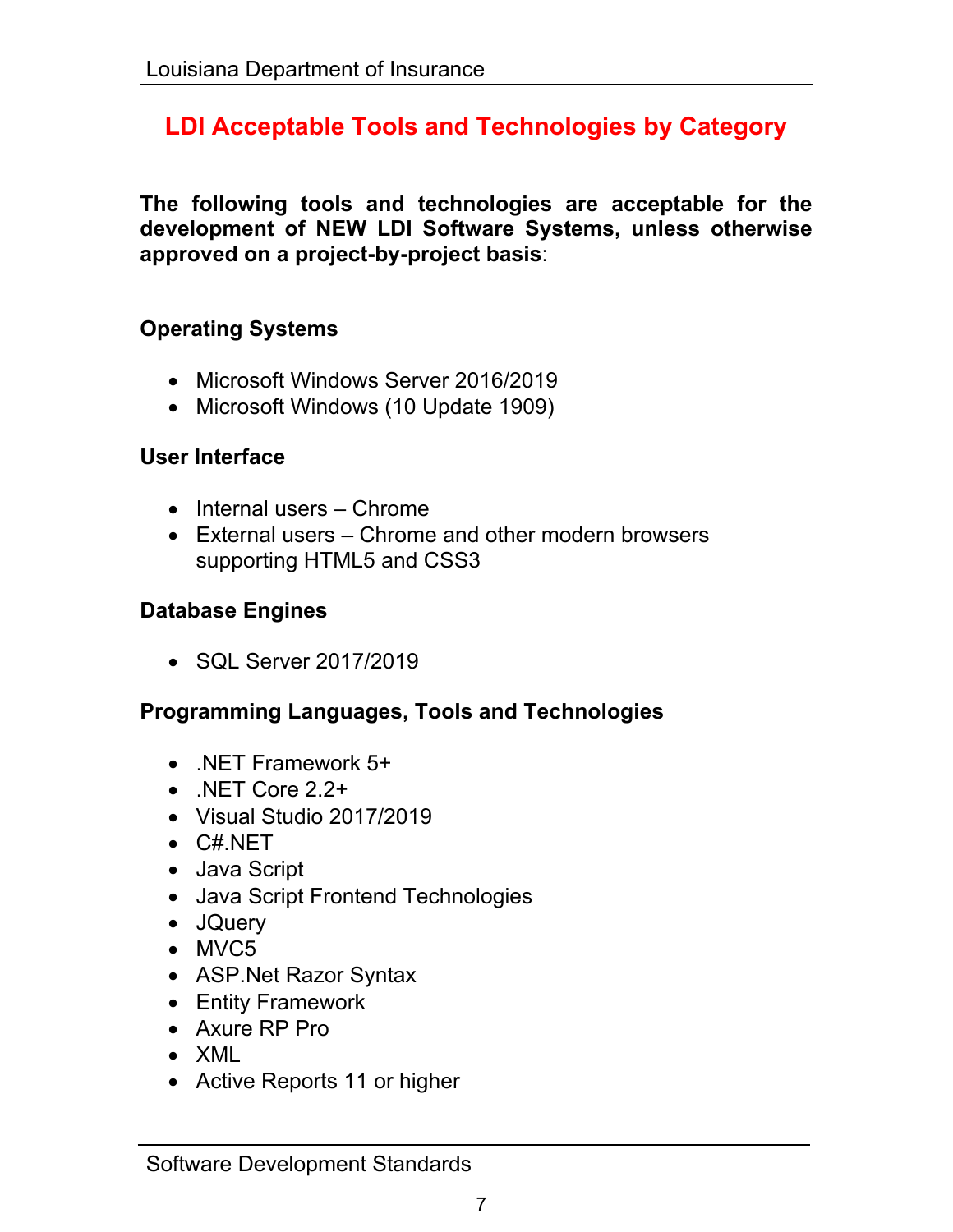- Telerik
- ReSharper
- Closed XML
- Aspose.Net
- ItextSharp
- JSON
- $\bullet$  HTML 5
- $\cdot$  CSS 3
- Windows Workflow Foundation 4.5+
- Xamarin
- WCF/SOAP
- Mobile Authentication OAuth 2-OpenID Connect
- Power BI
- Xcode
- No compiled code will be used within the system. Example: CLR for SQL queries

#### **Database Design Tools**

- SQL Server 2017/2019
- Microsoft Visio 2016

#### **Administrative Tools and Technologies**

- Team Foundation Server
- Git
- Red Gate SQL Toolbelt
- Red Gate SQL Source Control
- OneNote 2016
- Microsoft Office Professional

#### **Content Management Systems**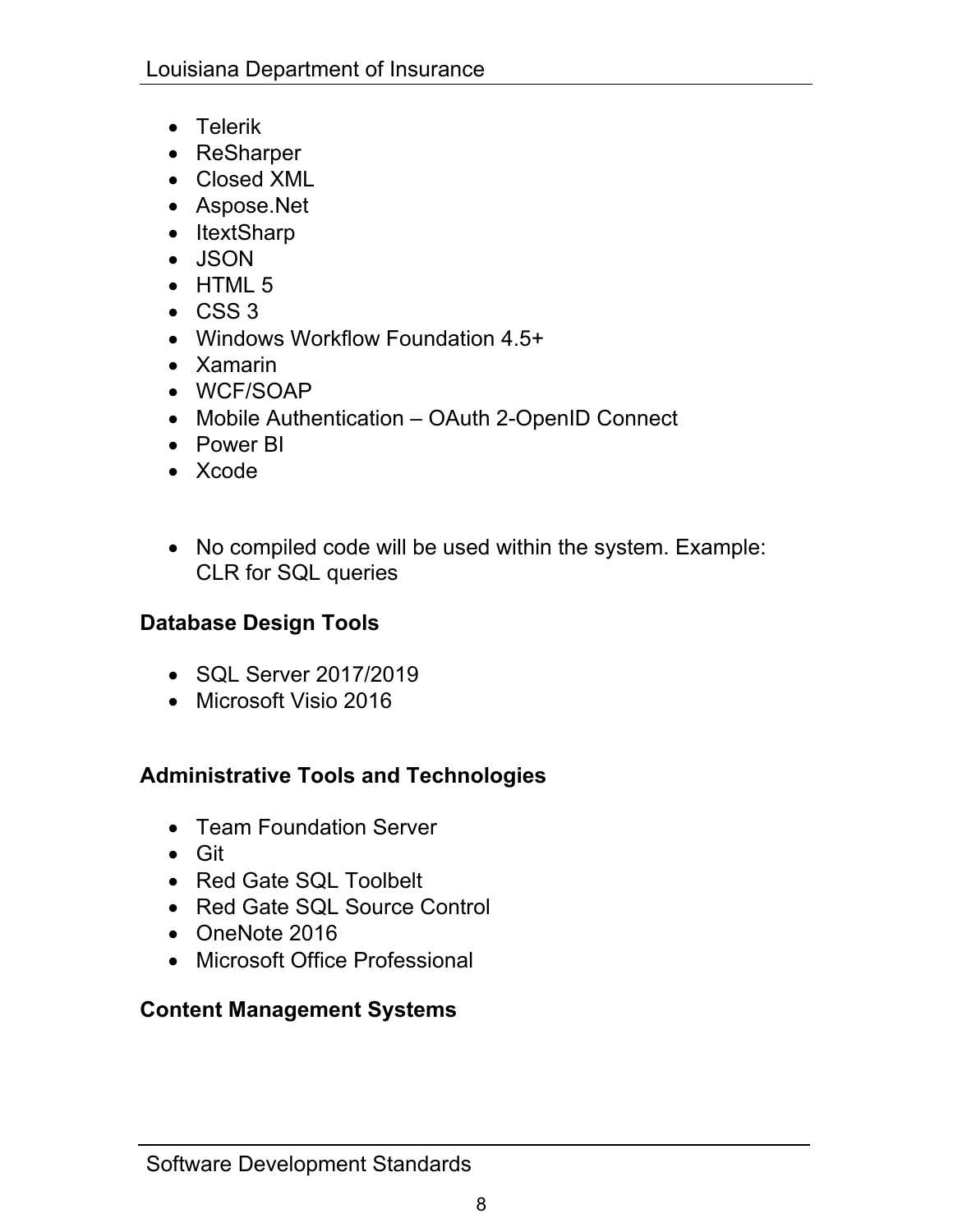• Telerik Sitefinity

#### **Documentation Technologies**

- Adobe Photoshop
- Adobe Acrobat Pro
- Microsoft Office Professional
	- **All development and maintenance work will be completed on Department systems using only Department-approved software.**
	- **For all maintenance performed, the original development environment and/or application initially used can be utilized.**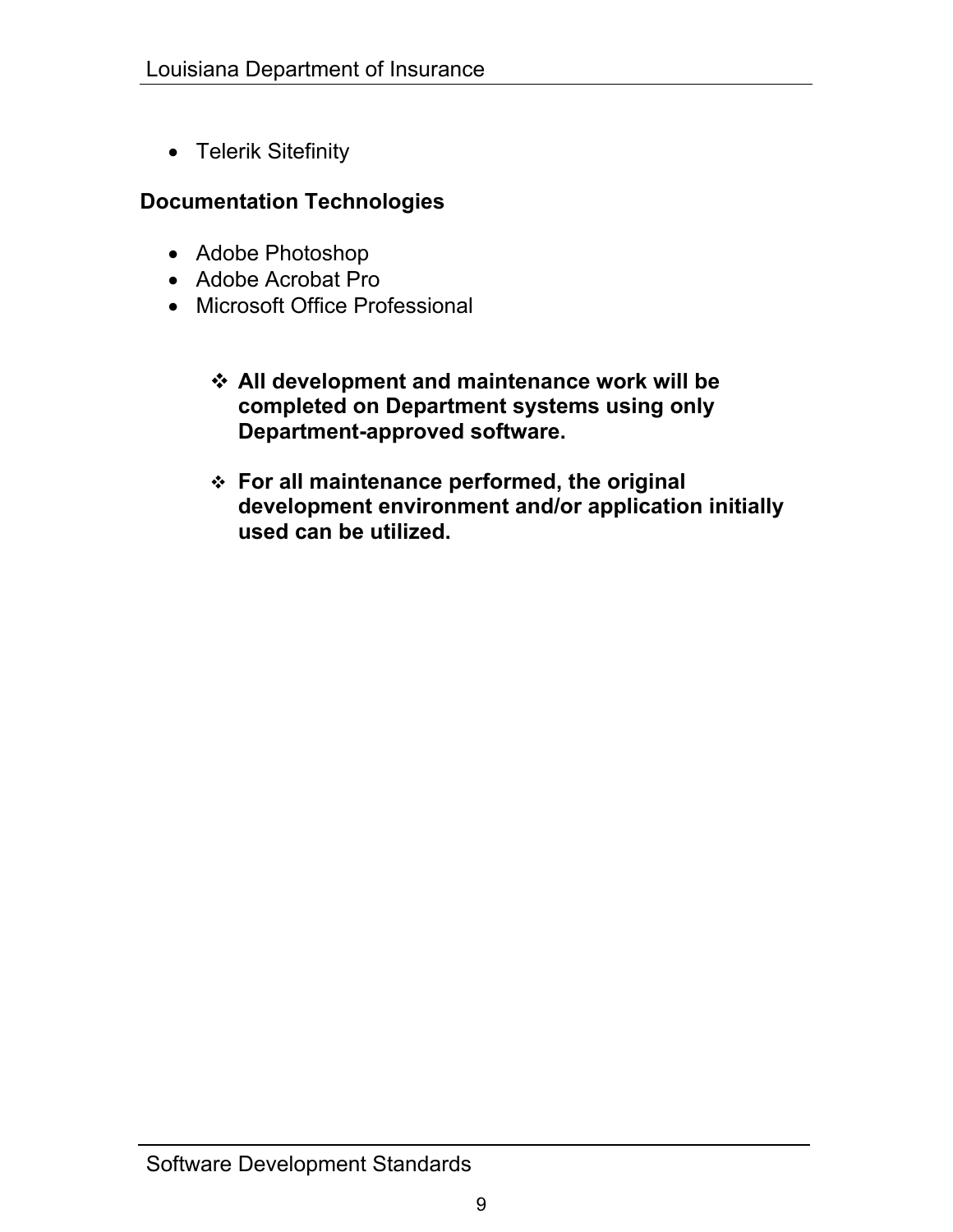## **LDI Project Management**

The department has chosen Microsoft Project as its primary automation tool to assist in managing all IT projects. In addition to the reports which can be generated by Microsoft Project, the department has mandated that the following additional documents be produced.

- Requirements Document
- Design / Definition / Specifications Document
- Project Plan and Work Breakdown Structure
- Screen and system functional mockups
- Execution Schedule
- Scope Document
- Weekly Status Reports
- Issue Descriptions
- Change Requests / Issue Description
- Sign Off Sheets
- Test Plan
- Test Plan Results

Requirements Document, Scope Document, Design / Definition Specifications Document, overall Project Plan, Work Breakdown Structure, and Execution Schedule are all due before programming on a project begins. These documents should at a minimum determine the functionality, operational capability, and features of the system, define the whole organizational structure of the system, explain any critical dates in the timeline of the project, illustrate any possible problems, and define the critical path for project completion.

A Gantt chart is an appropriate method for displaying timelines and the critical path for a project.

Completed weekly status reports including timesheets, change requests / issue description sheets, sign-off sheets, and test plan results are to be given to both IT and the respective division's IT coordinator for project tracking and stored in the central LDI OneNote repository.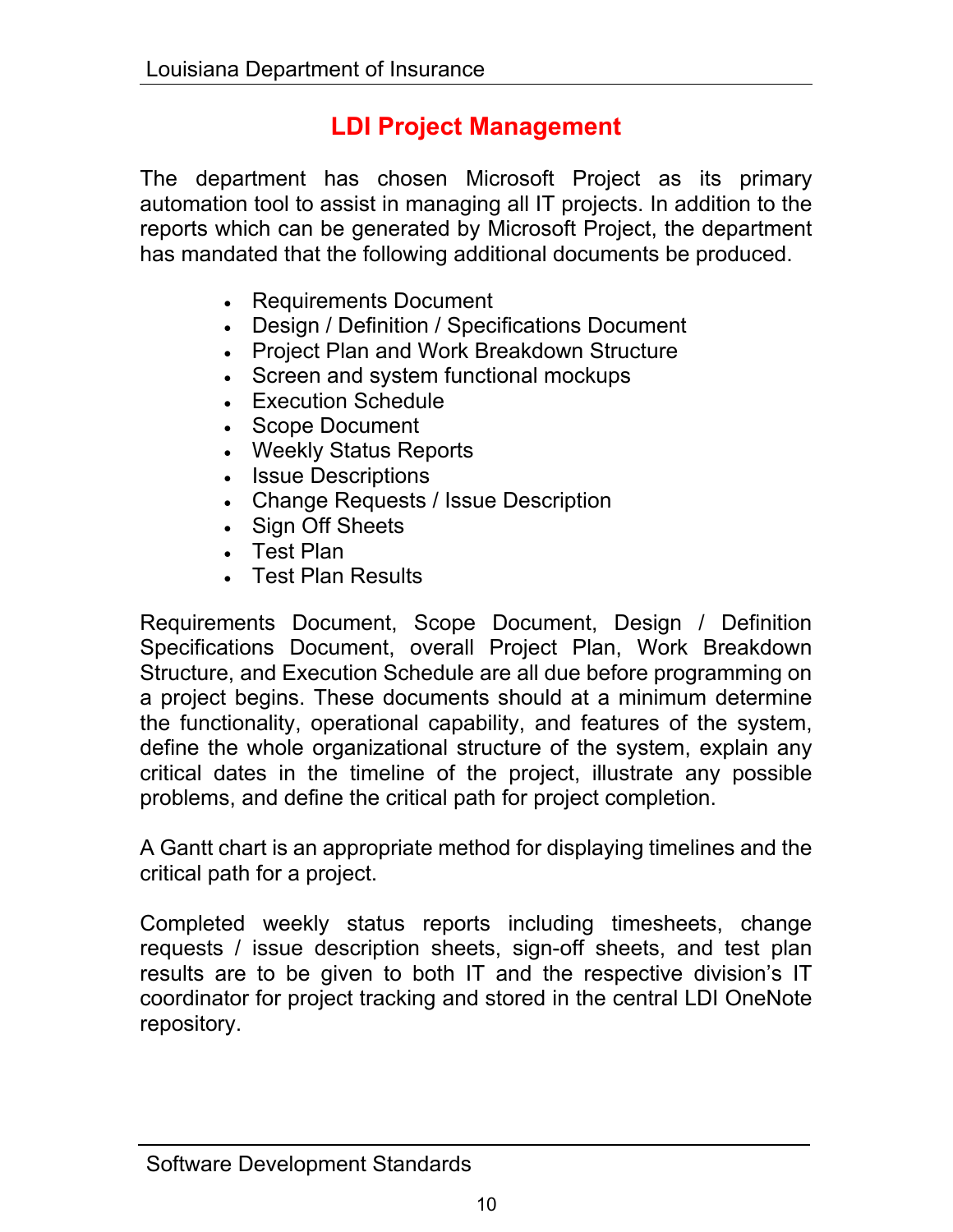At minimum, the Scope Document must include, but is not limited to the following sections:

- Objectives of the project
- Scope of the project
	- o In Scope items that will be developed
	- o Out of Scope items discovered in interviews of staff that is beyond the original statement of work and should not be considered as items in the project – these items shall be signed off prior to development
- Deliverables that will be produced
- Assumptions of the contractor in development of the Scope **Document**
- Risks associated with the project

For the Software Development Lifecycle, the LDI uses a hybrid approach for tracking of the overall project and the execution of the actual work. The LDI uses a phased waterfall approach combined with Project Management Institutes (PMI) process groups for the overall management of the project. Agile methodologies are utilized within the phases for project execution and actual work performed, especially during software development. Since Agile is a collection of numerous practices and methodologies combined with an assortment of tools that are dependent on the goals, circumstances, scope and complexity of the project, we use the Disciplined Agile Delivery (DAD) framework. DAD builds on the many practices espoused by advocates of agile software development, including Scrum, Agile Modeling, Lean software development, Extreme Programing, Kanban and others. We have used this combined approach with great success in numerous past projects.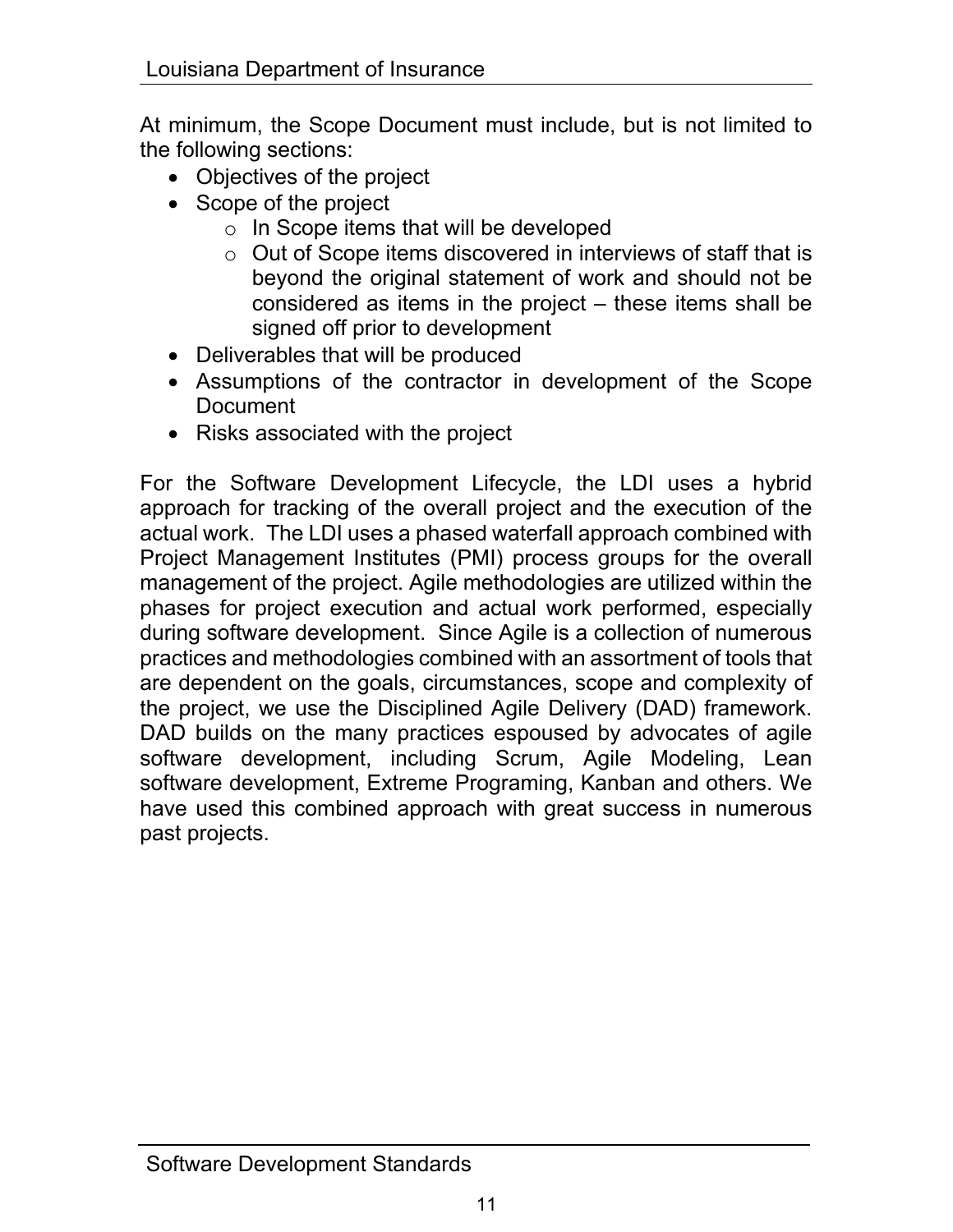## **LDI Project and Software Deliverables**

All software development projects and maintenance projects at the department have a 1) software and 2) documentation component. These two components should be delivered in a form consistent with Department standards in accordance with the LDI Acceptable Tools and Technologies by Category section of this standard.

All objects written on the SQL server should be written in Transact SQL, no CLRs.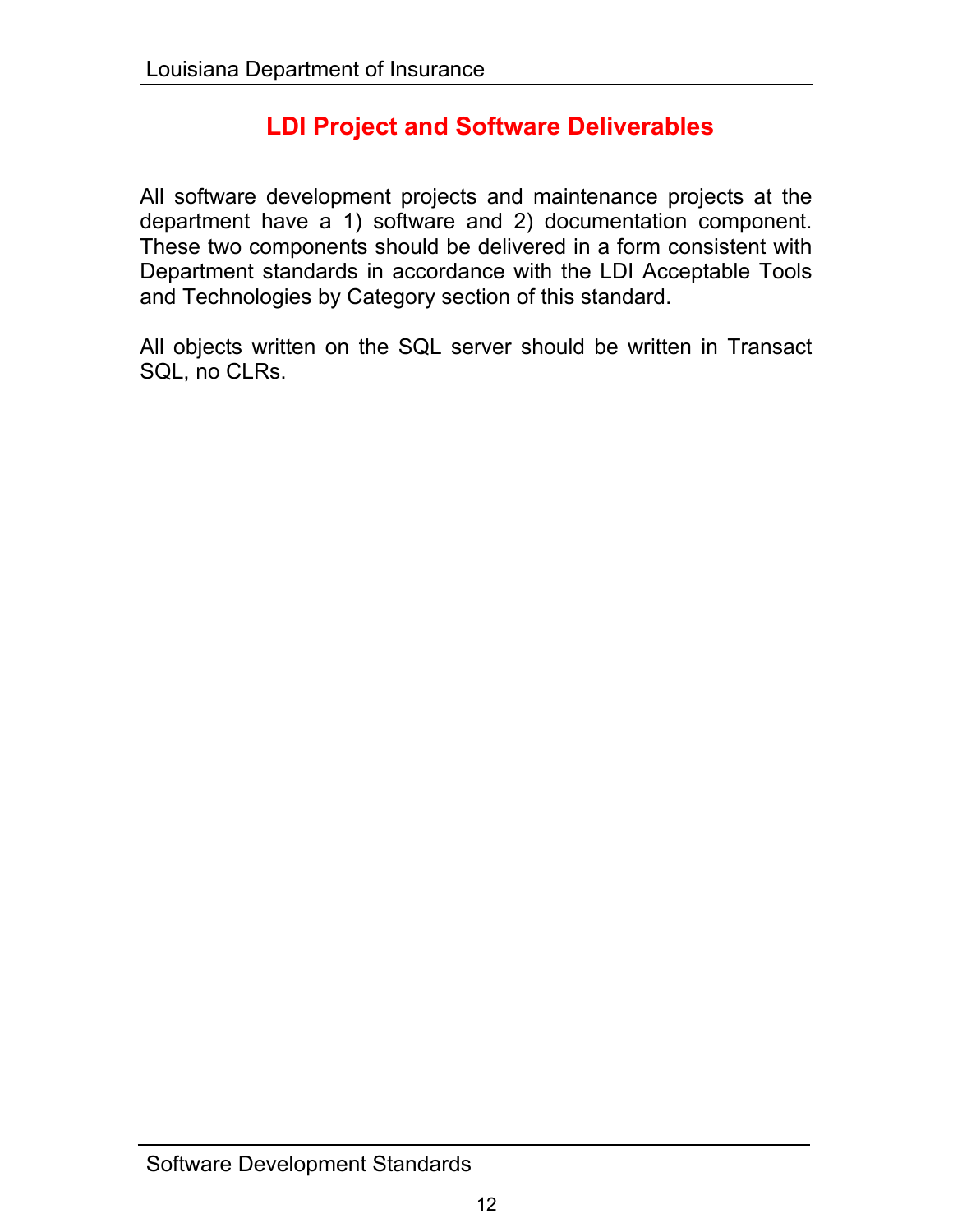#### **Software Deliverables**

LDI requires the following software deliverables:

- Interface and system proof of concept
- Final code and system settings published within the LDI Team Foundation Server
- Documented procedures for publishing the developed application and/or system to the development, staging and production servers. Additionally, any settings or client side configuration required for the application/system to function properly
- Documentation on the software developed including: high level function and functionality

The functional interface mockups and system proof of concept are due prior to primary development. Interfaces and business rules can be constructed using any of the LDI approved tools and technologies. Demonstration, review, acceptance and signoff by key stakeholders and LDI IT is required prior to primary development proceeding.

The final code base, databases, all system settings and documentation, stored within the LDI central OneNote notebook are due at the final system sign-off. Further explanation of how these deliverables will be transferred is detailed in the documentation section of this document.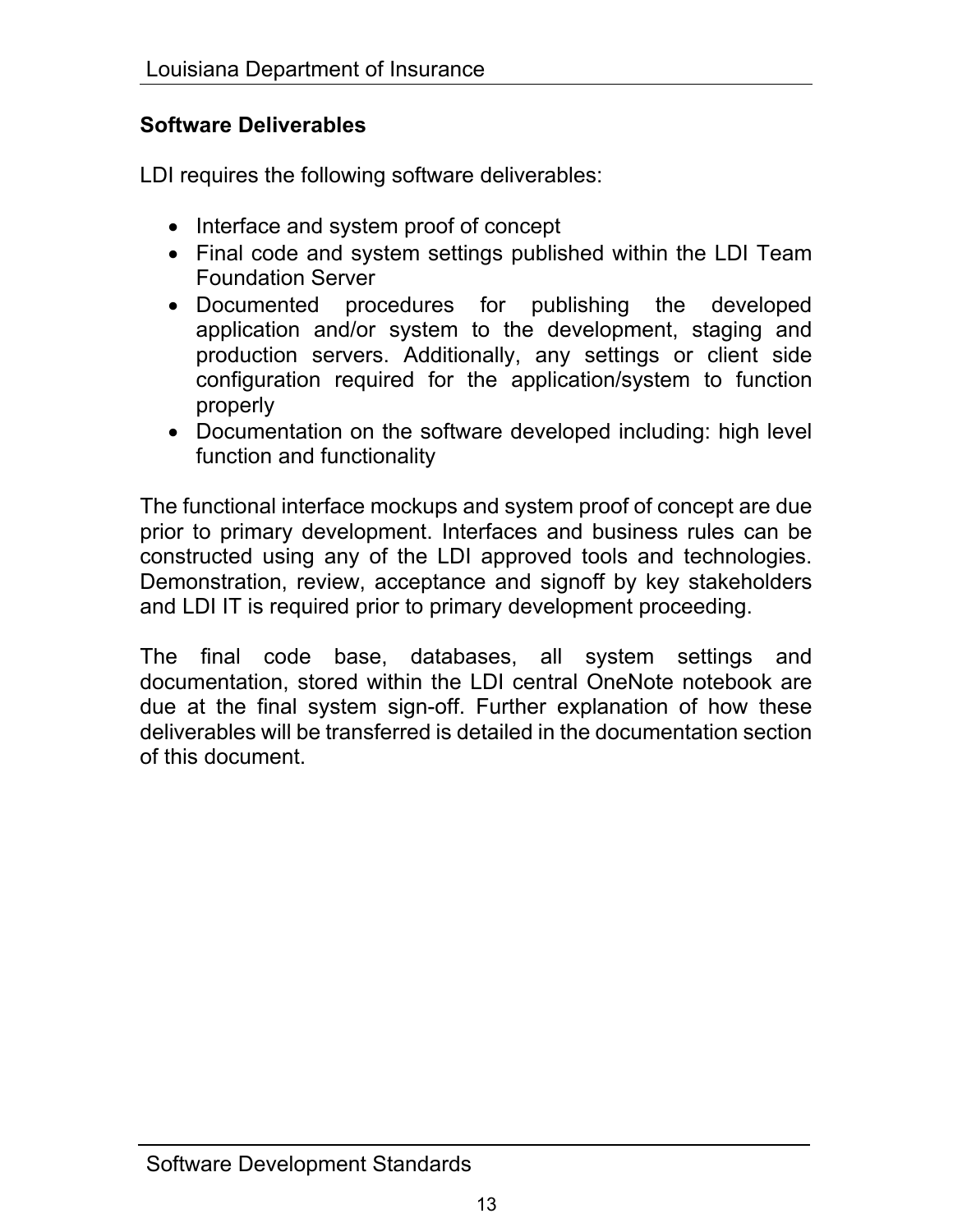#### **Documentation Deliverables**

LDI requires that all documentation be a consistent organized collection of documents that describe the global structure, purpose, operation, maintenance and data requirements for a program. All documentation for LDI systems will include:

- User Documentation / User Manual
- Program Source Code and Technical Documentation

Program and Technical documentation should have at least these sections:

- System Design Overview
- Operational Environment
- Object Reference
- Database Models
- Entity Relationship Diagrams
- Database Normalization
- Stored Procedure Reference
- Table Reference / Data Dictionary
- Integration with LDI's Integrated Database
- Security Reference
- ASP/ C# Source Code Locations within the Department servers
- Stored Procedure Source Code
- SQL Script
- Report Descriptions
- Deployment Instructions

All documentation should be submitted in the LDI approved electronic format, Adobe PDF.

Documentation deliverables are due when the software deliverable is completed or according to the contract between LDI and the contractor.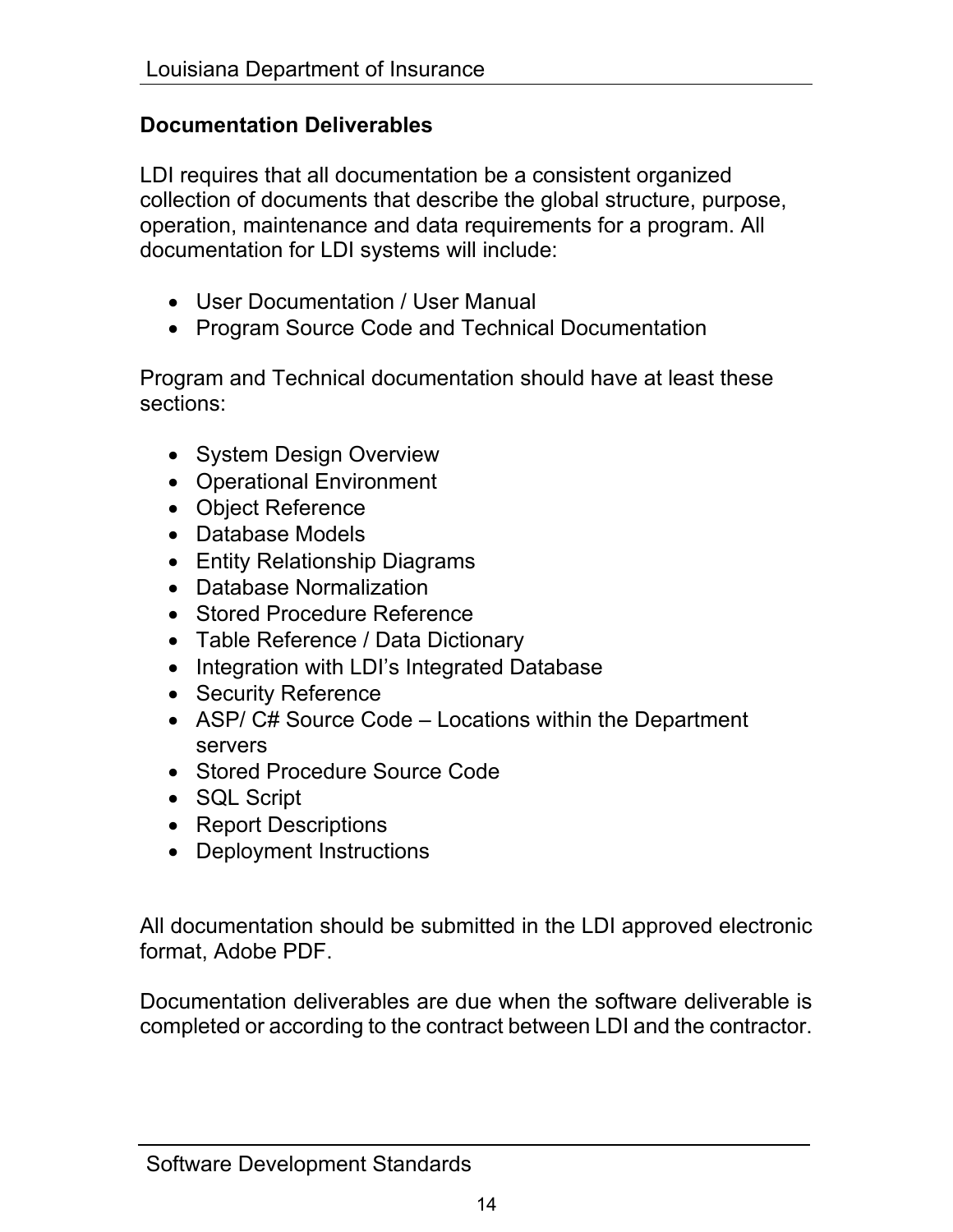#### **User Documentation/ User Manual**

User Documentation – User manual is to be written from a user perspective. The purpose of the document is to empower the user to be self-sufficient.

Application

- $\div$  How To Includes any of the following that apply to the project. All documentation is to be written in "User Manual" format. Include screen capture images for easy understanding.
	- Security Maintenance
	- Application Maintenance
	- Application Usage
	- Expirations Any expirations which will affect the system (i.e. rollover of data, temporary permissions, and site and/or application certificates)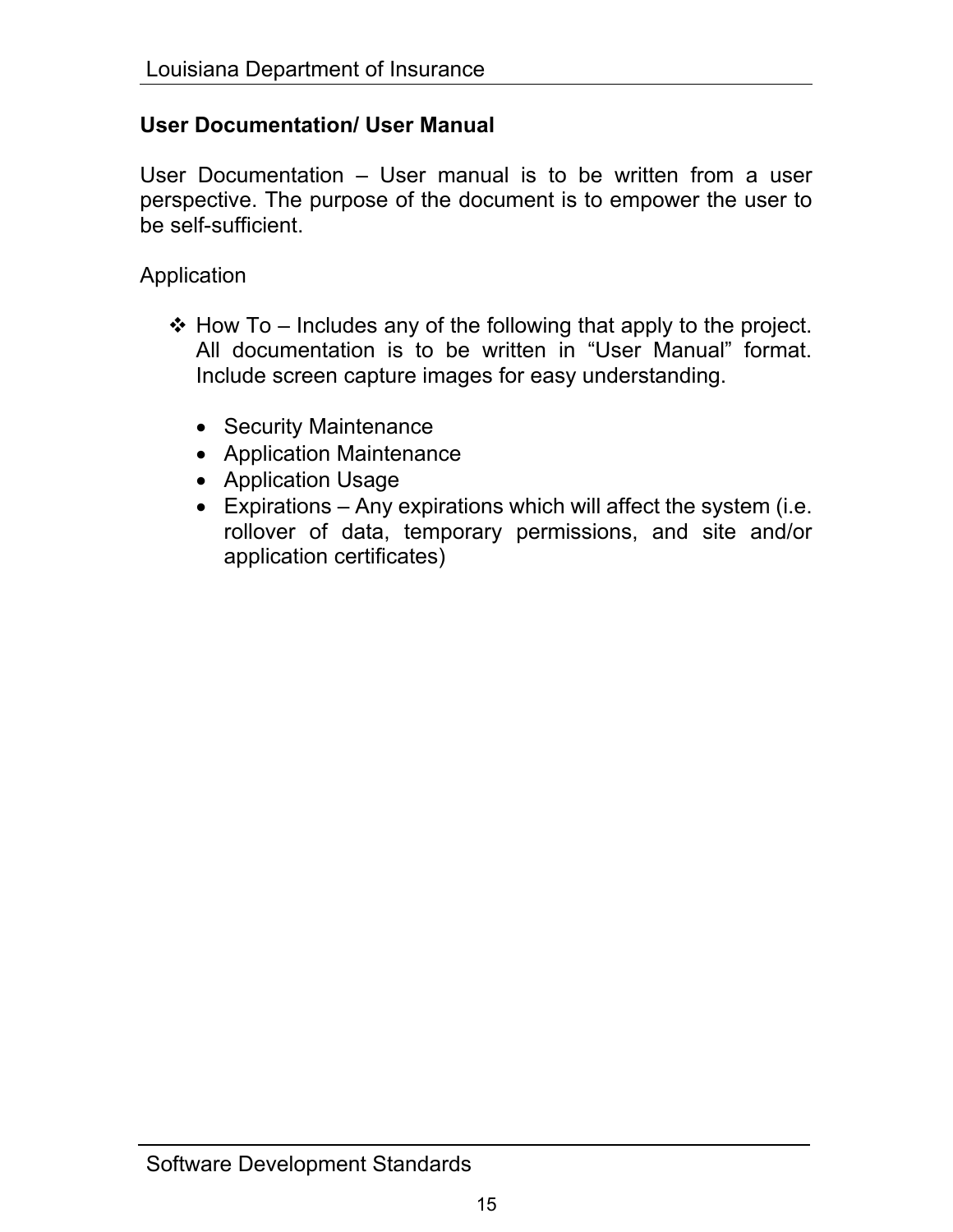#### **Technical Documentation**

All technical documentation should to be written from a design and support perspective. The reader of the documents should be assumed to fully understand the technology and grasp the problem for which the system provides a solution. The only instance when technology should be explained is when the technology is being utilized in a non-standard method, or in a technique that has not been exploited previously by the department. Industry standards are to be followed and referenced at all times.

Standard technical documentation to be produced for all projects:

- System Design Overview
- Operational Environment
- Object Reference
- Database Models
- Entity Relationship Diagrams
- Stored Procedure Reference
- Table Reference / Data Dictionary
- Integration with LDI's Integrated Database
- Security Reference
- All System Source Code
- Stored Procedure Source Code
- Report Descriptions
- Deployment Instructions

Below is a synopsis for each document:

#### **❖ System Design Overview**

- Overview: Provide an overview of the system developed.
- Program Specifications: Describe the specifications developed in the planning phase of the project.
- Functions: Specify the system / subsystem functions.
- System/Subsystem Logic: Describe the logic flow of the entire system/subsystem in the form of a flowchart / diagram.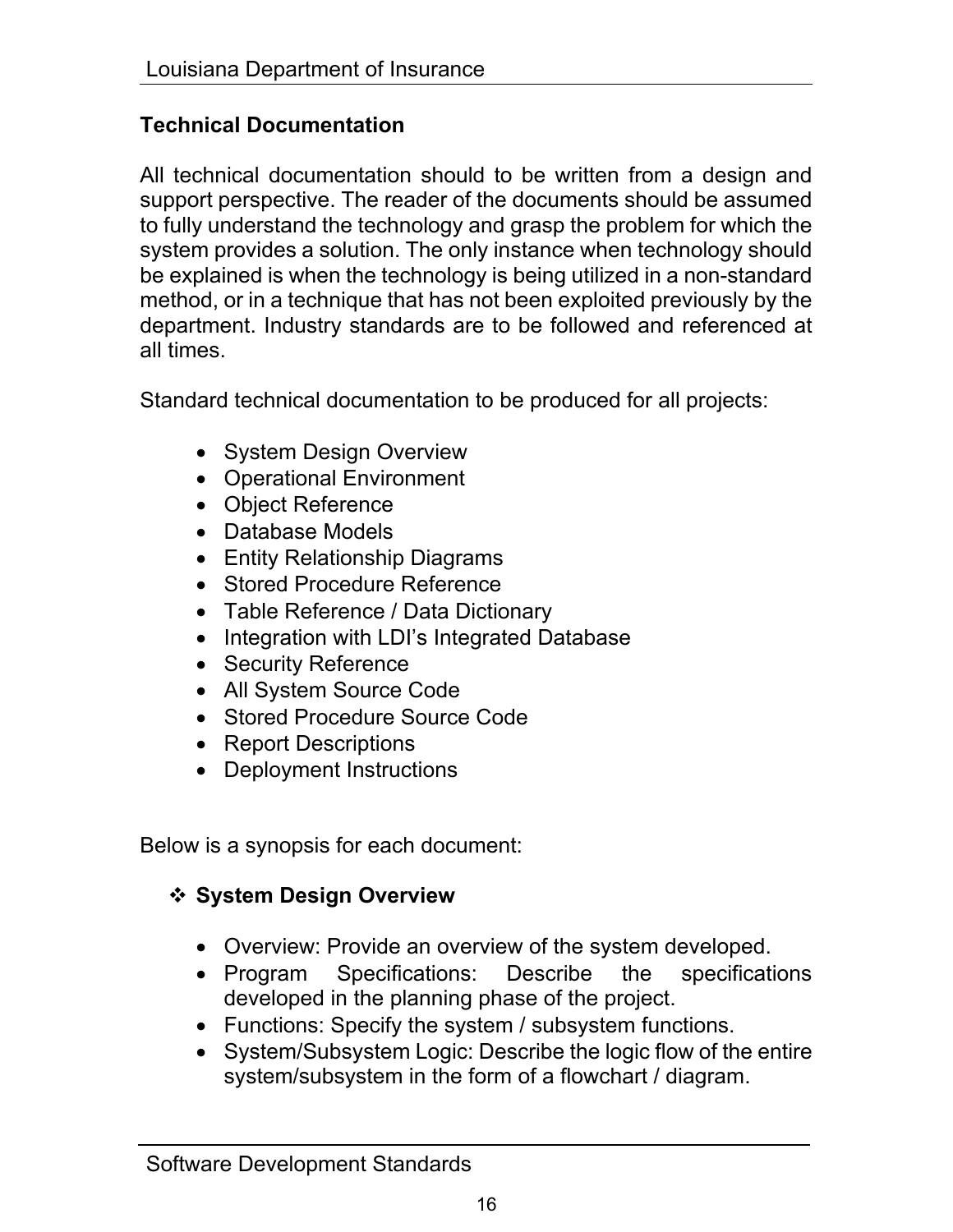#### **Operational Environment**

- Operations: Describe the operating characteristics of the user and computer centers or sites where the software will be operational.
- Equipment: Identify the equipment and software required for the operation of the software to be developed.
- Support Software: Describe any if needed.
- API (Application Programming Interface): Describe all APIs used by the system
- Custom DLLs Describe DLLs used by the system, which are not industry standard and required for normal operation. Custom developed DLLs shall also include the source code.
- Interfaces: Describe and define all interfaces to the system. These include interfaces with other Department databases and application systems, external databases and systems to the department, and specific user interface requirements.

#### **Object Reference**

- Overview: Identify and describe all program and data objects developed.
- Sub Programs: Describe any separate subprograms required for system functionality.

#### **Database Models**

 Overview: Describe the database design and goals and database models developed for system.

#### **Entity Relationship Diagrams**

 Overview: Include all relationship diagrams for system. Due upon request and prior to system deployment for new or substantially updated systems which are being maintained.

#### **Database Normalization**

 Overview: Describe normalization implementation and how it relates to the existing LDI databases.

#### **Stored Procedure Reference**

- Stored Procedures: Define and describe all stored procedures developed for system which are located on the departmental database.
- Special Dependencies: Define and describe any special or extraordinary stored procedure dependencies.
- Views: Describe and define all database views.
- **Table Reference / Data Dictionary**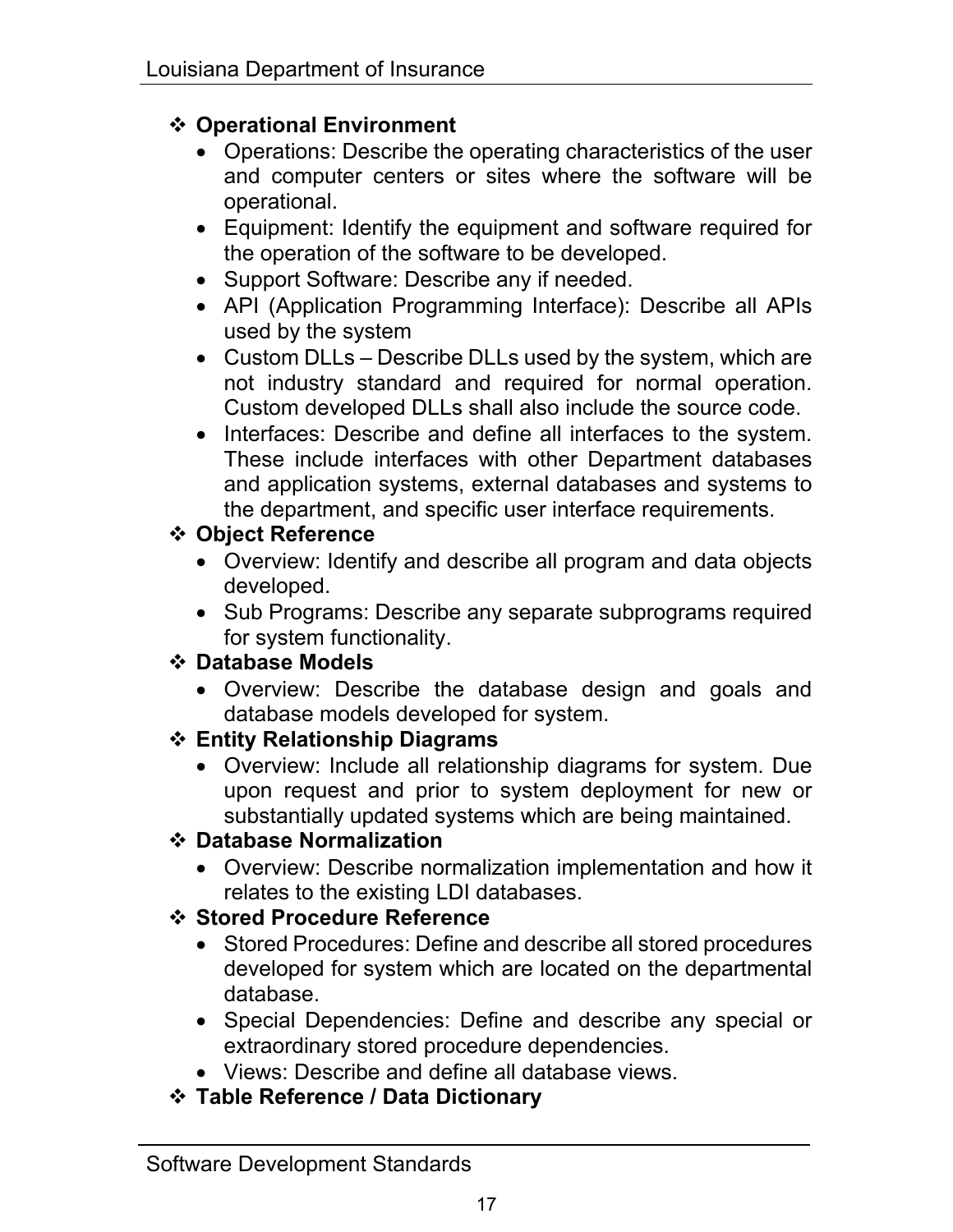- Table Schemas
- Schemas and Table Definitions: Describe all table layouts with types, length and size where appropriate.
- Database Diagrams: Include all diagrams with identifying primary and foreign keys with all indexes.
- Data Dictionary: Include all fields by field name with description of information to be stored in data field.

#### **Security Reference**

- Model: Define the security model utilized for the system. Describe all algorithms for security verification and encryption.
- Database: Include all table, stored procedure, and view permissions by active directory users and groups.
- User: Include all specific update, view, and create permissions by active directory users and groups.

#### **All System Source Code**

 Source Code: Include all source code of the system divided by module. The source code will be stored within the LDI TFS server.

#### **Stored Procedure Source Code**

• Stored Procedure Source: Include all transact SQL source code for all procedures, divided by procedure.

#### **Report Descriptions**

 Overview: Describe each report. Include reporting requirements, all input parameters and sample output.

#### **Deployment Instructions**

- Overview: Detail technician level instructions for installing the developed system.
- Dependencies: Describe all required support software by operating system, operating system version, support software, support software version, and required software location on server and client computers.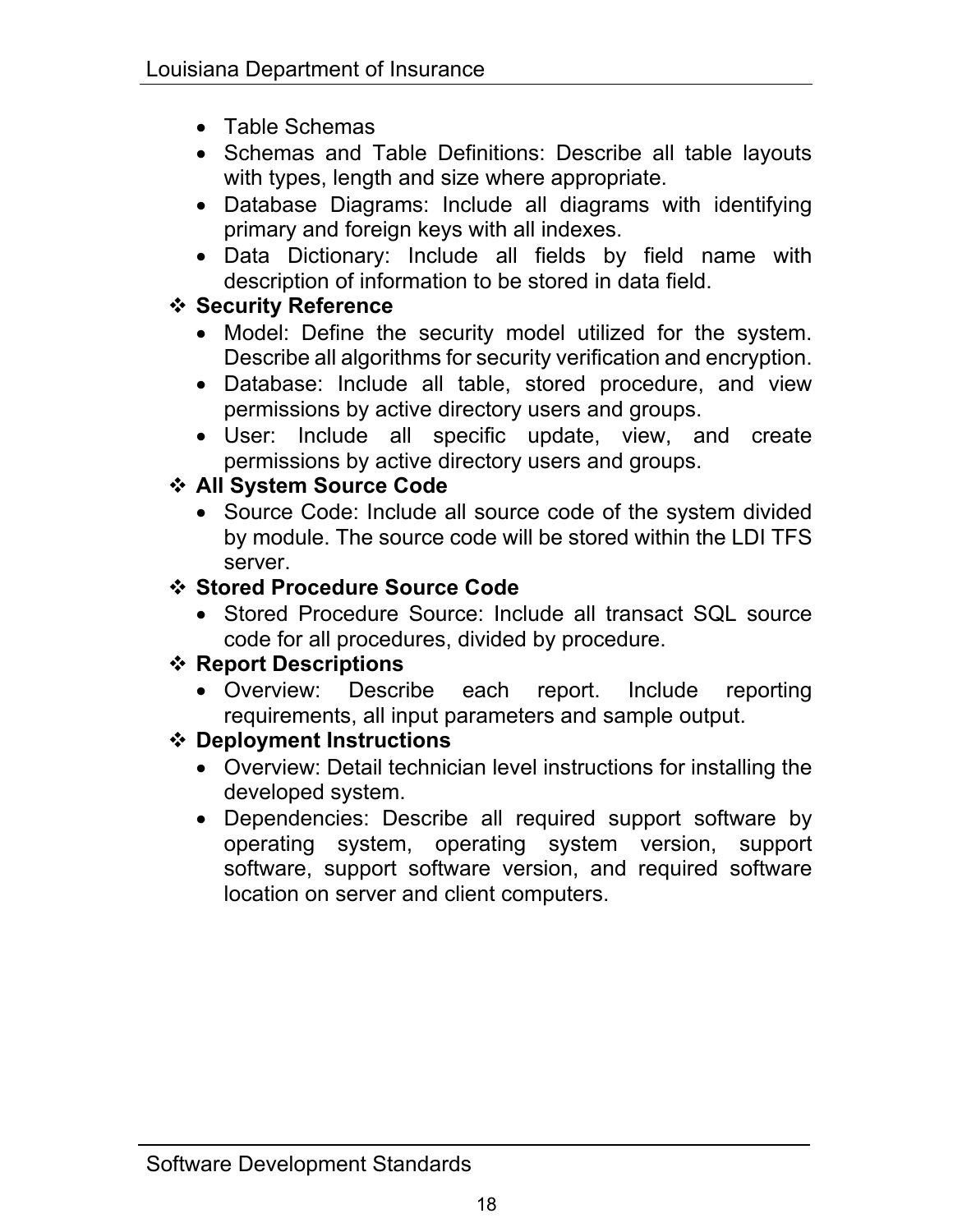## **LDI Application Look and Feel Guidelines**

All applications and systems developed for the department should conform as closely as possible to the Windows design metaphor. In addition to conforming to the Windows design metaphor, applications need to conform to the look, feel and function of the Department applications and color. The department has chosen Microsoft products as the Department's standard for base installations on all Department workstations. Designing programs and systems to closely conform to the Microsoft standard will minimize the training costs and reduce the time required for users to become familiar with a new application or system.

All deviations or extensions from this standard must be approved by the IT division. Additional approval may be required from the IT coordinator for the division or divisions for whom the application or system is being developed.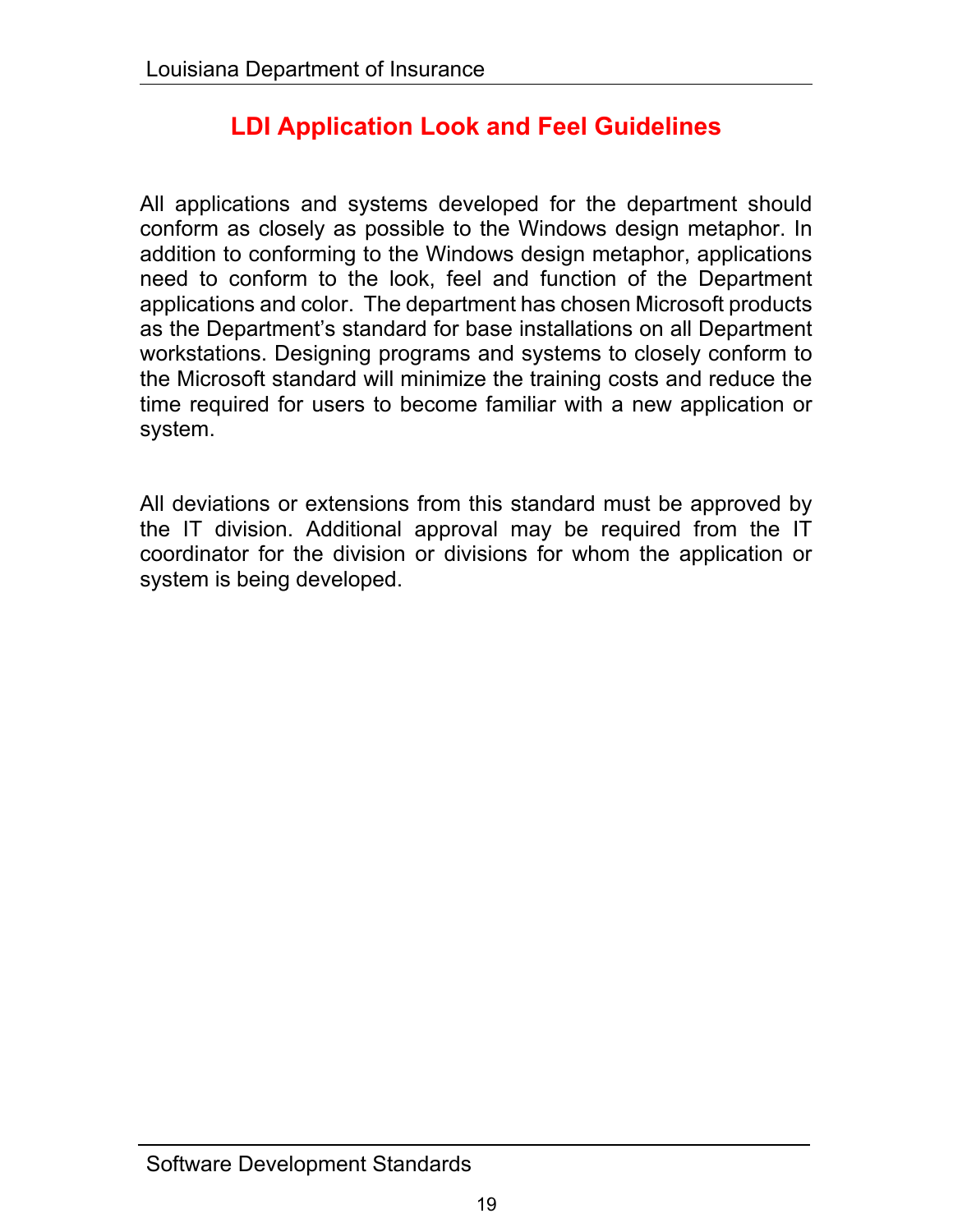## **LDI External Browser Compatibility Requirements**

In order to for the Department to meet its mission of regulating the state insurance industry, all work produced must be available to the widest possible audience. Therefore, any application which will be used by the general public or industry must be compatible with the greatest range of potential Internet browsers. In order to accomplish this goal, when external-facing systems or applications are being built, updated or maintained, they must be 100% compatible the current and prior 2 versions of Chrome. Additionally, the system or application should be as close to 100% compatible with the following browsers:

- Firefox (last two versions from current)
- Safari (last two versions from current)
- Edge (last two versions from current)

Additionally, all system and application screens will be built to be web responsive, and mobile compliant, in their overall design to ensure maximum usability with differing screen sizes. The screen resolution guidelines will be will be set by the department on a project-by-project basis.

All code will be verified on the current version of Chrome as part of the testing process to ensure 100% compatibility, web responsive and mobile compliant design. Testing results will be submitted to the Department for verification.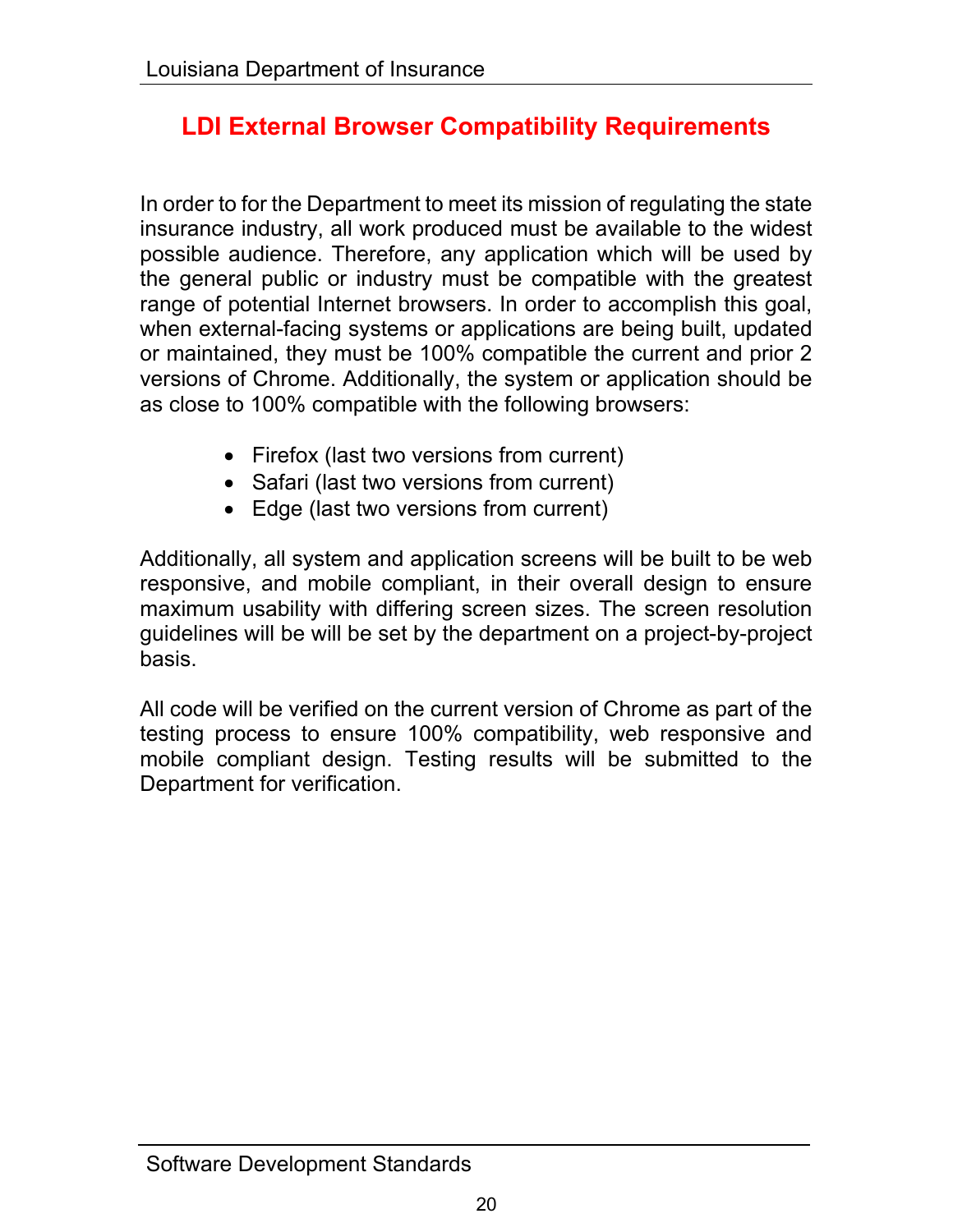## **Network, Servers and Miscellaneous Standards**

- All new servers set up for development which may require input from the Internet must be secured via HTTPS. It is the responsibility of the developer requiring the new server to consult with LDI Network and Maintenance contractors as well as LDI technicians to determine whether the new server requires a security certificate. LDI network contractors or LDI IT staff will work in concert to load and configure any servers required for software development or maintenance.
- Applications shall not be developed and tested on a production server.
- All new servers set up to house web applications accessible externally must be on the DMZ. The only exception to this policy is internal applications deemed suitable by LDI for external access via reverse proxy. It is the responsibility of the developers who are setting up the server along with the Network contractors and IT technicians to see that this standard is enforced.
- Backing up new servers.

a. All new servers, regardless of whether or not they are used for development, testing or production must be added to the LDI backup solution. There will be no exceptions.

b. All code on development / testing and production servers shall be placed on a drive other than the C drive. In other words, SOURCE CODE OR SITE DIRECTORIES SHALL NOT be placed on the C: drive.

 Delivery of documentation and source code from a developer to the department will be completed using the Department of Insurance Sign Off sheet. The time and location for a smooth turnover shall be agreed on by all parties and signed off.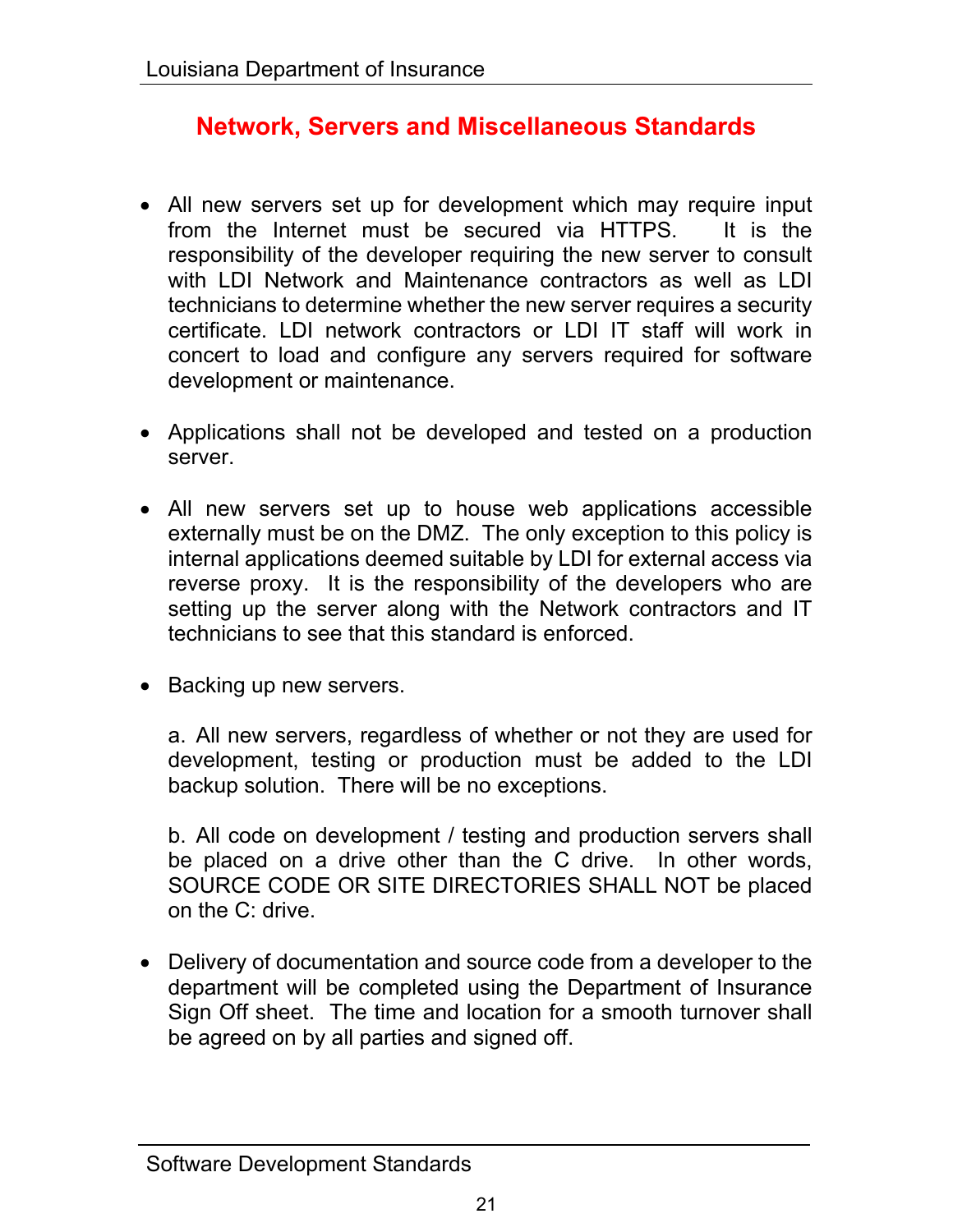- The LDI standard session is 20 minutes for both internal and external users. Session timeout exceptions need to be evaluated by LDI staff and all the developers onsite in order to set the optimal timeout. Not all session timeouts are the same.
- All programmers and technicians working at the LDI must share and discuss their problems and solutions as well as their progress regarding the applications they are developing. In order to affect this exchange of ideas, weekly meetings will be held which must include the developers and project managers from every developing entity at the LDI.
- Logins, badges, and security: All Human Resources' guidelines and procedures will be followed when providing the necessary access to physical IT infrastructure and the Poydras building. The contractor and LDI employees shall have access to systems based on the Principle of Least Privilege so LDI IT staff members and contractors will be restricted to the systems needed to complete their specific tasking. Periodic LDI internal audits, will be used to verify the proper use for the Principle of Least Privilege. All contractor accounts will be disabled by IT immediately upon completion of a contract when a contractor's services are no longer needed. The badges will be collected by the IT technical staff in charge of Active Directory.
	- a. IT Technical staff in charge of Active Directory will disable the Active Directory accounts based on a list submitted by the IT Director or designee.
	- b. The IT staff or Contract / DBA will disable all database and/or server accounts from a list submitted by the IT Director or designee.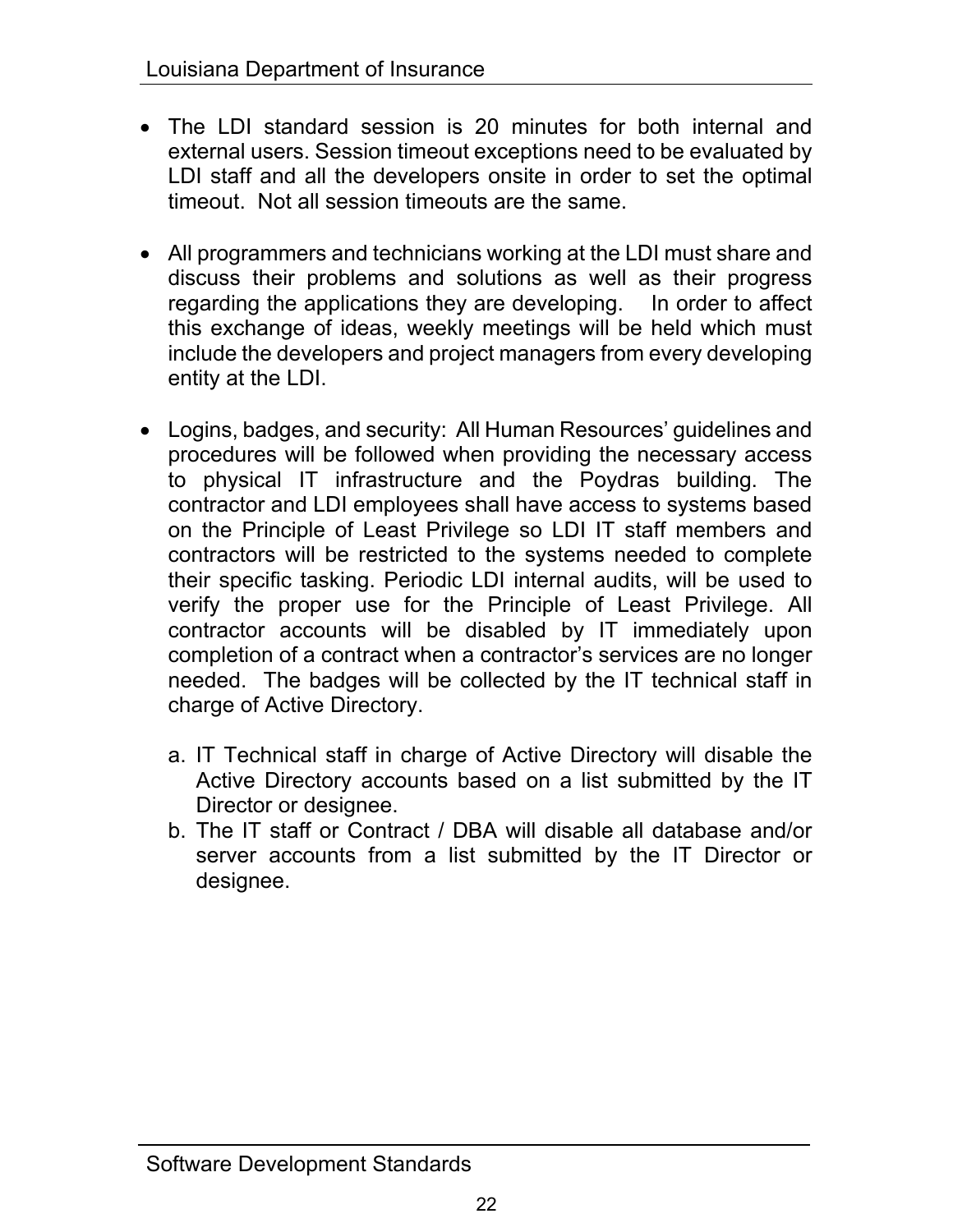## **LDI Development, Test and Production Environments**

In order to create the most robust environment for systems development and production, the areas of development and production have been logically and physically separated into the following regions:

- Development
- Testing/Staging
- Production

Only in the **system development environment** are databases and program code objects created and modified, and actual system or program coding occurs. The development environment is characterized by the unique ability of the developer to make dynamic changes to their system development area without prior authorization or coordination, and does not affect testing or the production environment.

During and after development, all system code developed or updated is controlled and cataloged through Microsoft Team Foundation Server. The location and management of the Microsoft Team Foundation Server will be controlled by the LDI IT department. All code developed will be checked in daily to the TFS server once the code is deemed stable by the developer.

The **application testing environment** shall be an exact replica of the production system on which the system is designed to function. This environment allows the developed code to be tested against final production schemas before being moved into production. The primary difference between the development environment and the staging/testing environment is the ability for the developer to make onthe-fly changes to the underlying database. The staging databases are not to be changed without prior coordination. The staging/testing environment is to be used for all system and program testing by the developers, LDI IT staff and LDI users. Testing by developers, LDI IT staff and LDI users will be coordinated to ensure testing is consistent.

A SQL job is scheduled and routinely executed to keep the data in the test environment consistent with the production environment. Certain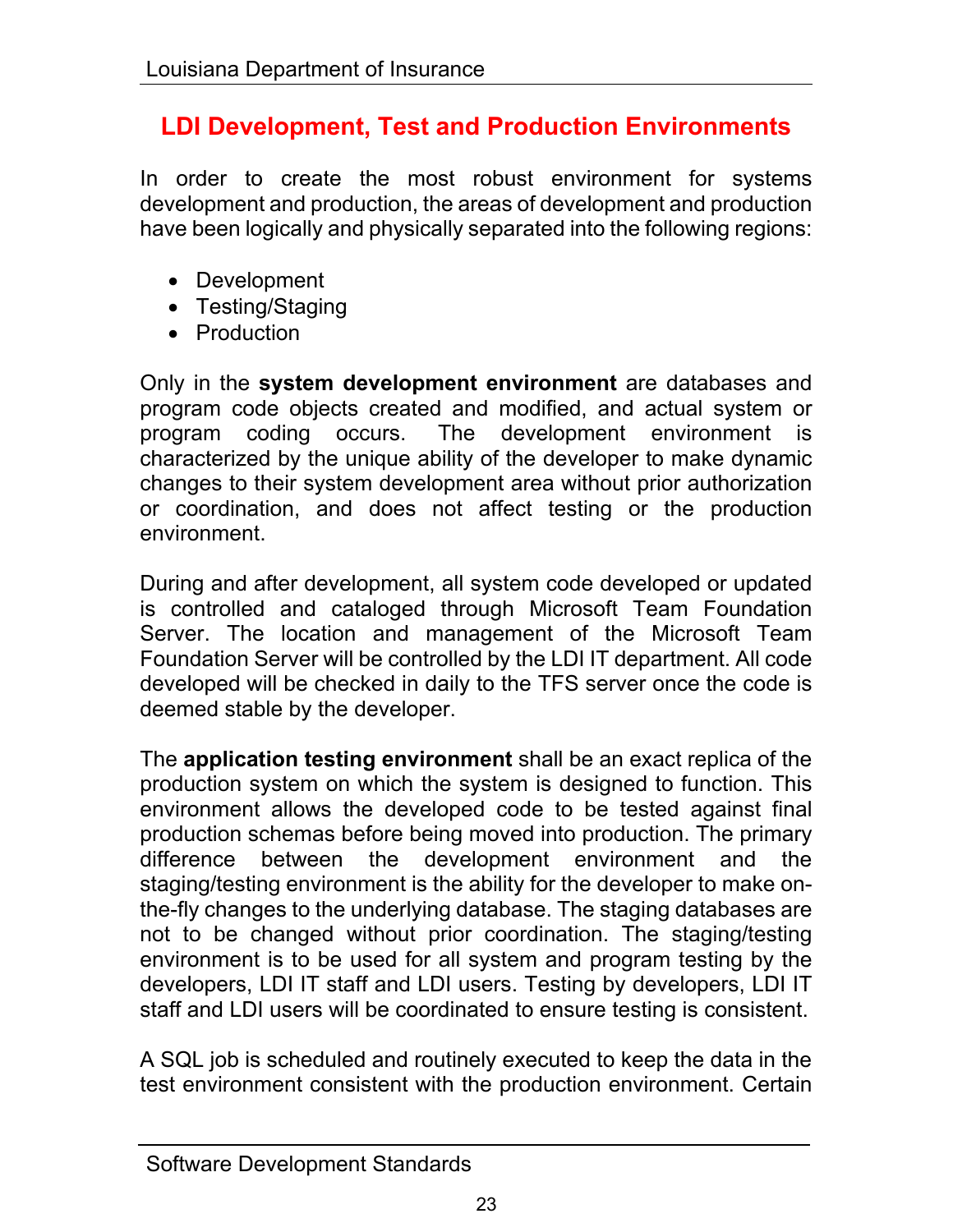database objects require the LDI DBA to manually sync the different environments. All database object syncing will be coordinated with all required parties and executed solely by the LDI DBA.

The **production environments** are logically separated within the LDI network. This allows for maximum flexibility and security with departmental data. The production environment is designed for maximum uptime and the fastest possible response time. As a result, no on-the-fly changes are allowed within the production environment. All changes to either the databases or system programs have to be scheduled with LDI IT staff, support personnel, and the LDI division responsible for the automated system.

Unhandled exceptions that cannot be corrected immediately should be trapped and the captured information sent to a log file for evaluation. During the testing and debugging phase of development, errors do not have to be trapped on the development and test servers, but these errors are unacceptable in the production environment so the developer should use their own procedures to correct these errors in the development environment. A procedure of adding a "continue" or a "cancel" routine and/or button on the interface is not acceptable.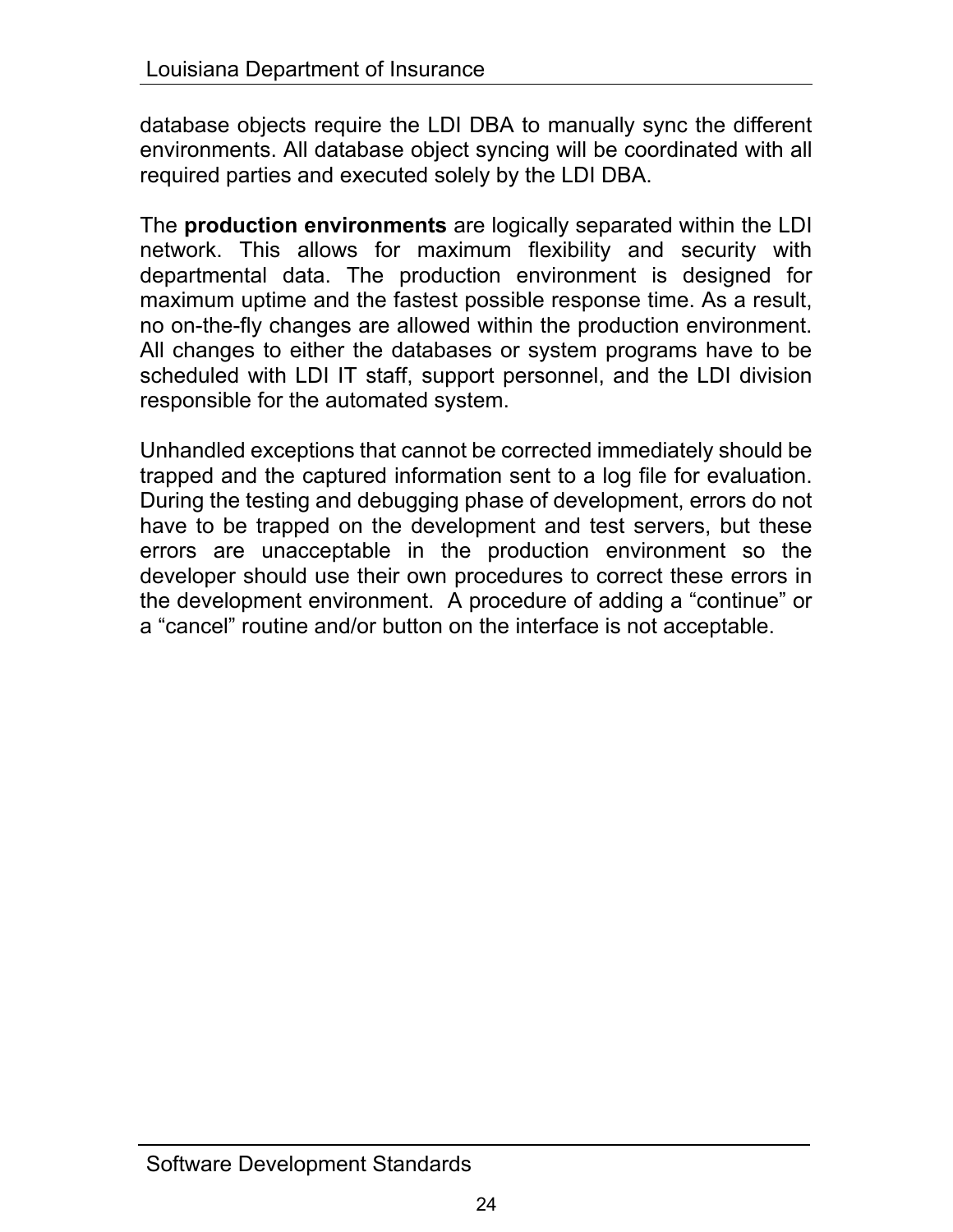#### **Methods and Procedures to Move New Systems and Updates into the Production Environment**

Once a newly developed system or existing system update has been thoroughly tested by the developer and Department staff, the department staff has approved the system update, and the system signed off, only then can the system be published to the production environment for operations.

LDI staff, maintenance personnel, working in conjunction with the entity responsible for completing the project, will determine the best method for transitioning a new system or updated system into the LDI production environment.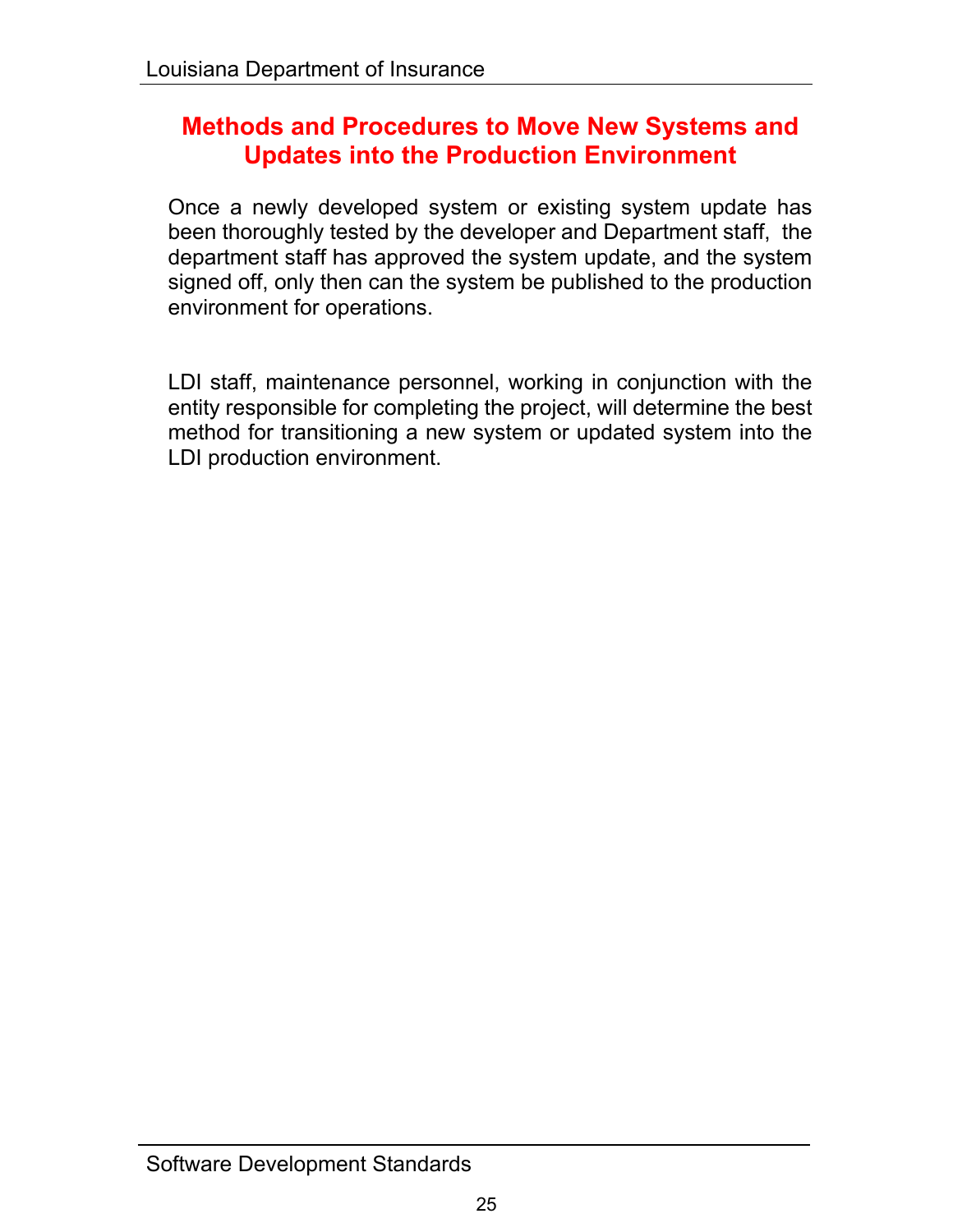#### **Permissions Structure, Passwords, and Supported Computer Software**

All system, application, and database permissions are handled by the Windows Server active directory, and roles defined within the database server.

All users within the department are divided into functional areas or groups. Windows Server has the groups defined within its active directory. Users are defined by which group they belong to. The group itself determines which permissions or abilities the group has. All database roles are a subset of the group as defined within the active directory. Together the group's permissions and database roles describe all actions a user can perform on the departmental network. The department's Active Directory will control the internally developed application; web-based systems must follow the NIST (National Institute of Standards and Technology) recommendations.

Password length must be at least 10 characters long. Passwords can be changed at any time and must be changed once they are 1 year (365 days) old. Passwords must meet complexity requirements as defined below:

- Uppercase letters of European languages (A through Z, with diacritic marks, Greek and Cyrillic characters)
- Lowercase letters of European languages (a through z, sharp-s, with diacritic marks, Greek and Cyrillic characters)
- Base 10 digits (0 through 9)
- Non-alphanumeric characters (special characters):  $(-1)$   $\omega$   $\#$ \$%^&\* -+=`|\(){}[]:;"'<>,.?/) Currency symbols such as the Euro or British Pound aren't counted as special characters for this policy setting.
- Any Unicode character that is categorized as an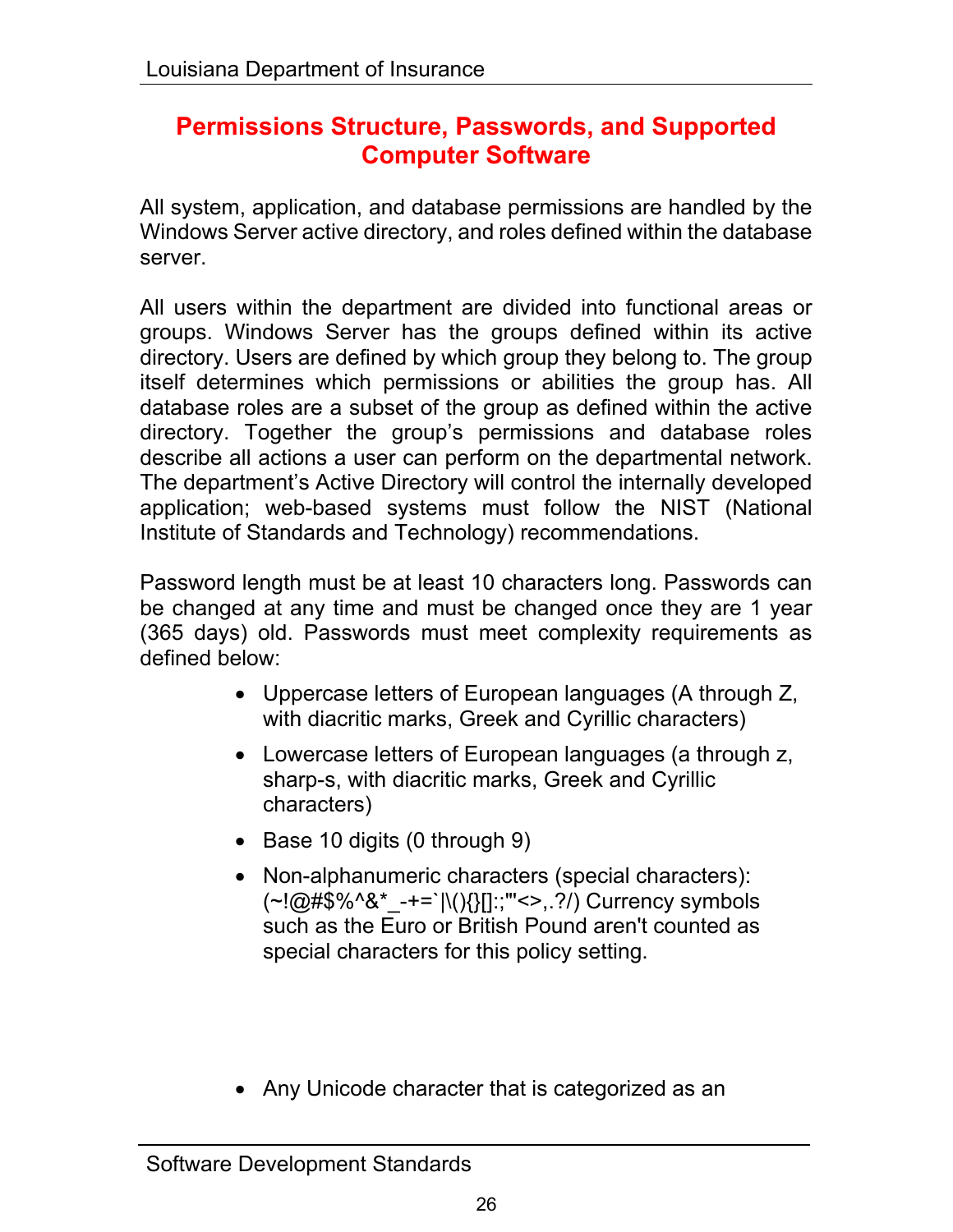alphabetic character but is not uppercase or lowercase. This group includes Unicode characters from Asian languages.

• Passwords may not contain the user's username, first name or last name.

Recommendation is to utilizing a passphrase comprising of multiple words with numbers and symbols so that it will be easier to remember, ie: W@tchTheD0gJump1

No blank passwords are permitted.

No other method or technique of managing users or user's permissions is allowed.

New accounts will be created and appropriately named for the purpose its being used.

Individual user accounts SHALL NEVER be used as a service account for a system or server.

Service accounts will be named for an intended system or function, and will not be used in any other unrelated system or function.

As per PM 24 – Installation of Non-IT Supported Computer Software, no non-IT supported software is to be installed on computers. If you wish to test new software, you are responsible to report the software to IT for determination if the licensing criterion for the software is compliance with State mandates and LDI's policy.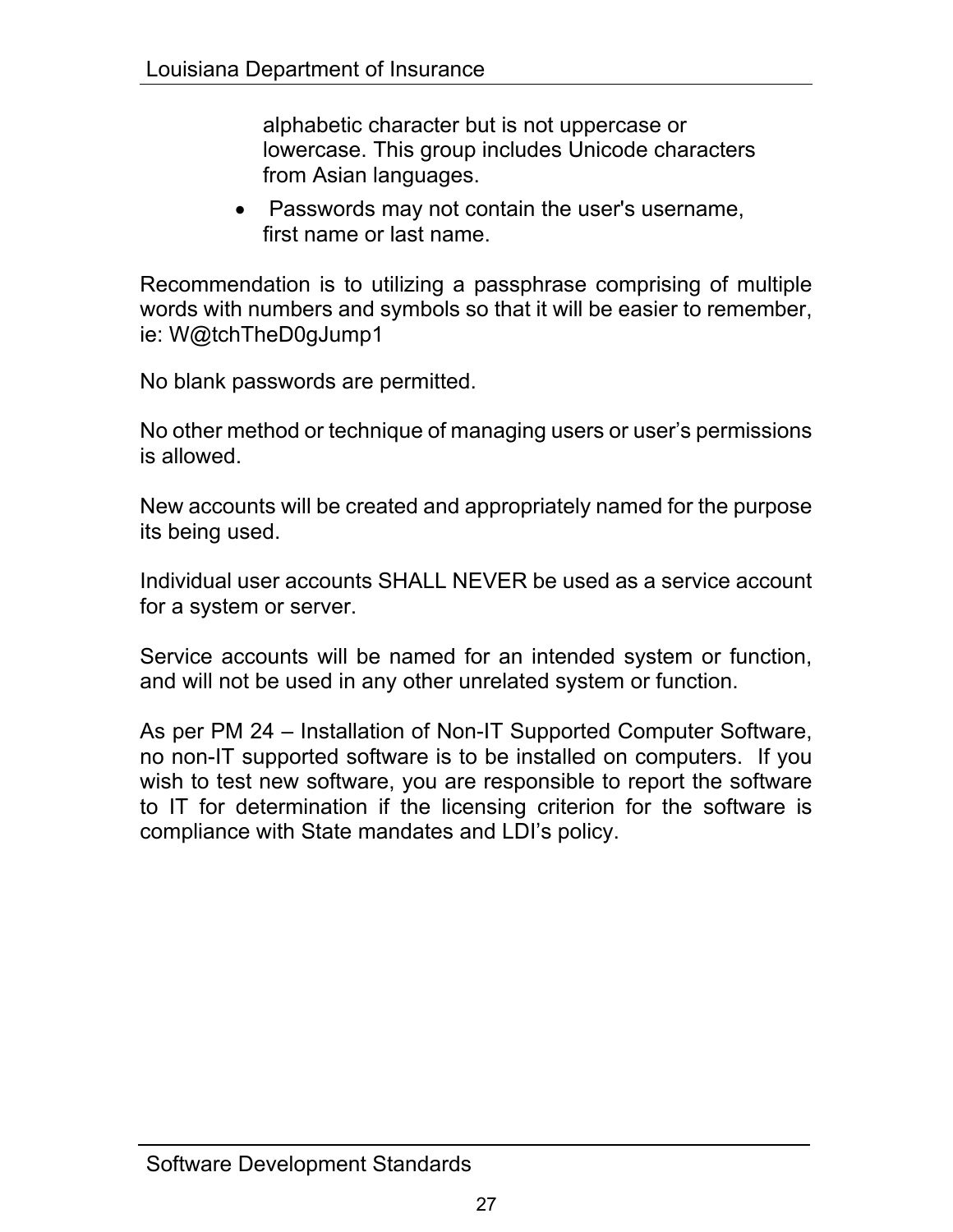## **Naming Conventions and Data Standards**

All tables, stored procedures, database views, code modules, programs, and reports should comply with the Department's naming conventions.

The Department's current naming convention for tables, stored procedures, database views, and reports has the application name followed by an underscore preceding the name of the object. This standard is consistent across all systems.

All code or reference tables have an underscore and the characters code following the table name.

Periodically, the department updates and extends naming convention guidelines. Only the most current naming convention guidelines are to be utilized.

Database fields cannot be an empty string or spaces. Nulls must be used in the fields. Date fields must contain either a date or a null.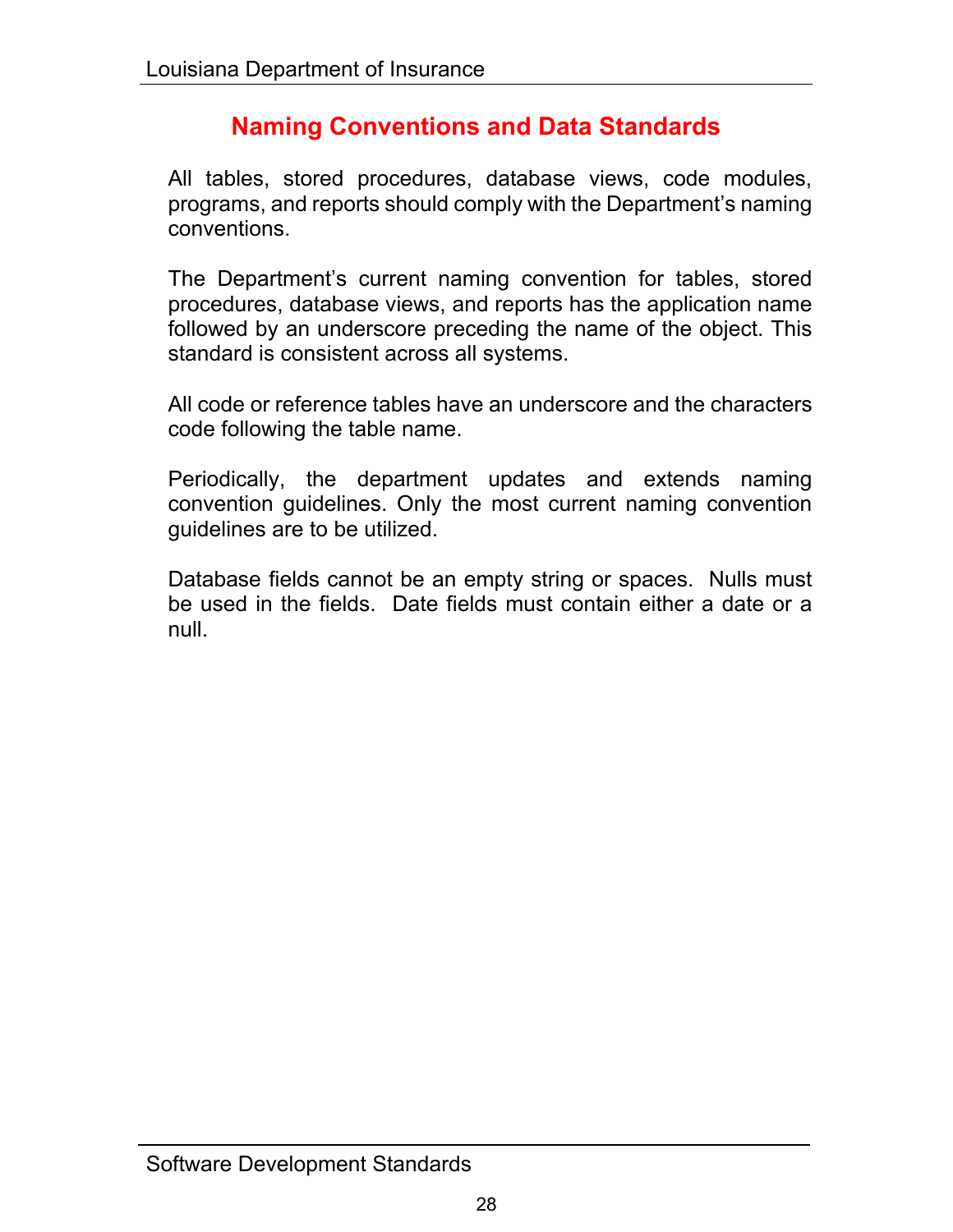## **Key Controls**

The LDI does not outsource any key controls.

The contractor is required to provide a quality assurance program that monitors and lists each Interface, Project Solution file and/or Databases in which each staff member has access to Personally Identifiable Information (PII).

The contractor shall use the Principle of Least Privilege so LDI staff members and users will be restricted to the systems that they are to use. Periodic LDI internal audits, will be used to verify the proper use for the Principle of Least Privilege. LDI will require the Contractor to provide assistance in determining records access, information system access and LDI staff access required to perform the audit.

As part of the LDI Quality Control program the IT Director or designee will verify contractor's QA reports and LDI internal audits. These reviews will verify the effectiveness of these reports and internal audits to include the information gathered, how the information is gathered and if the requested changes to the contractor have been successfully implemented. Also, ad hoc Quality Control reviews may take place at any time.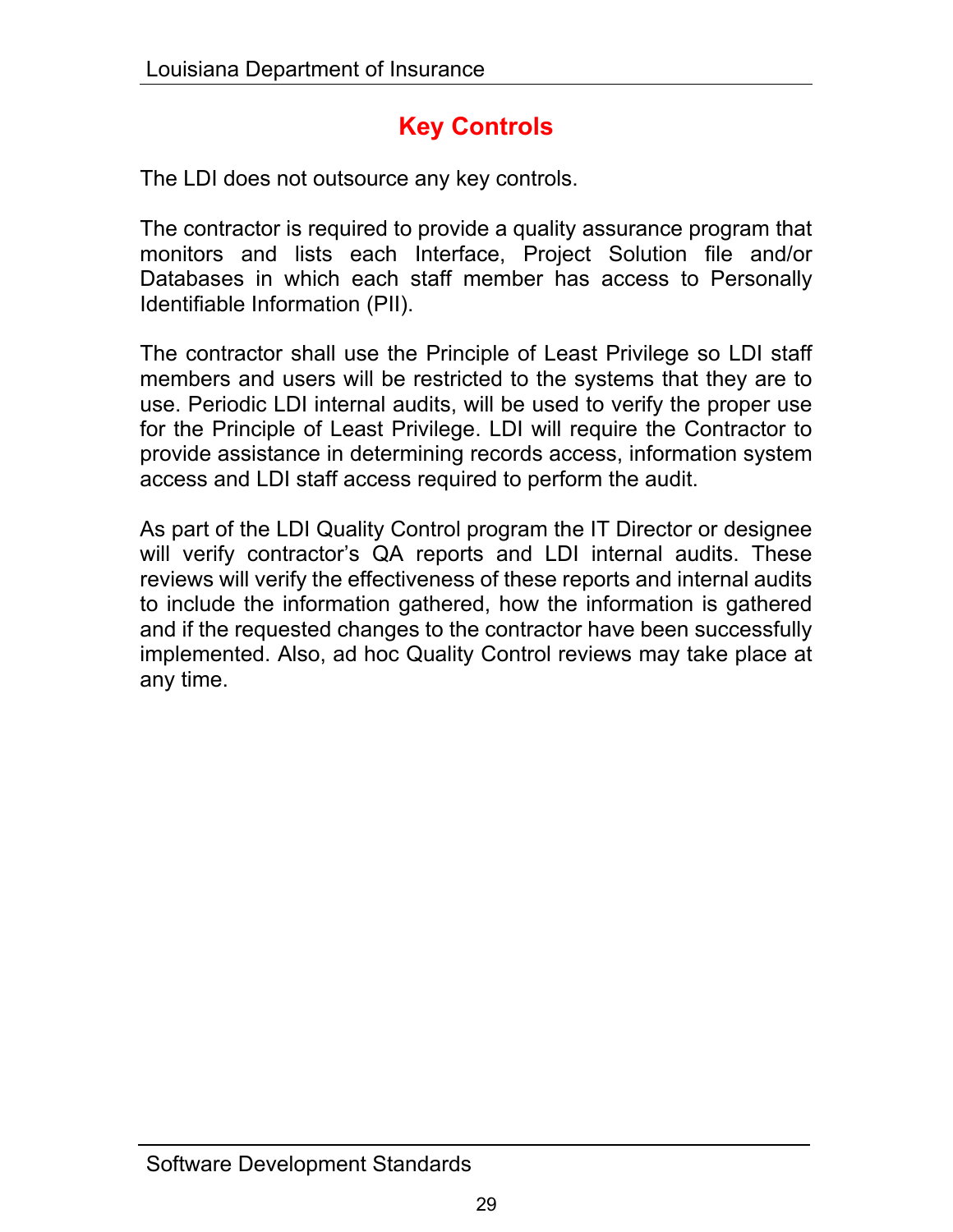## **Appendices**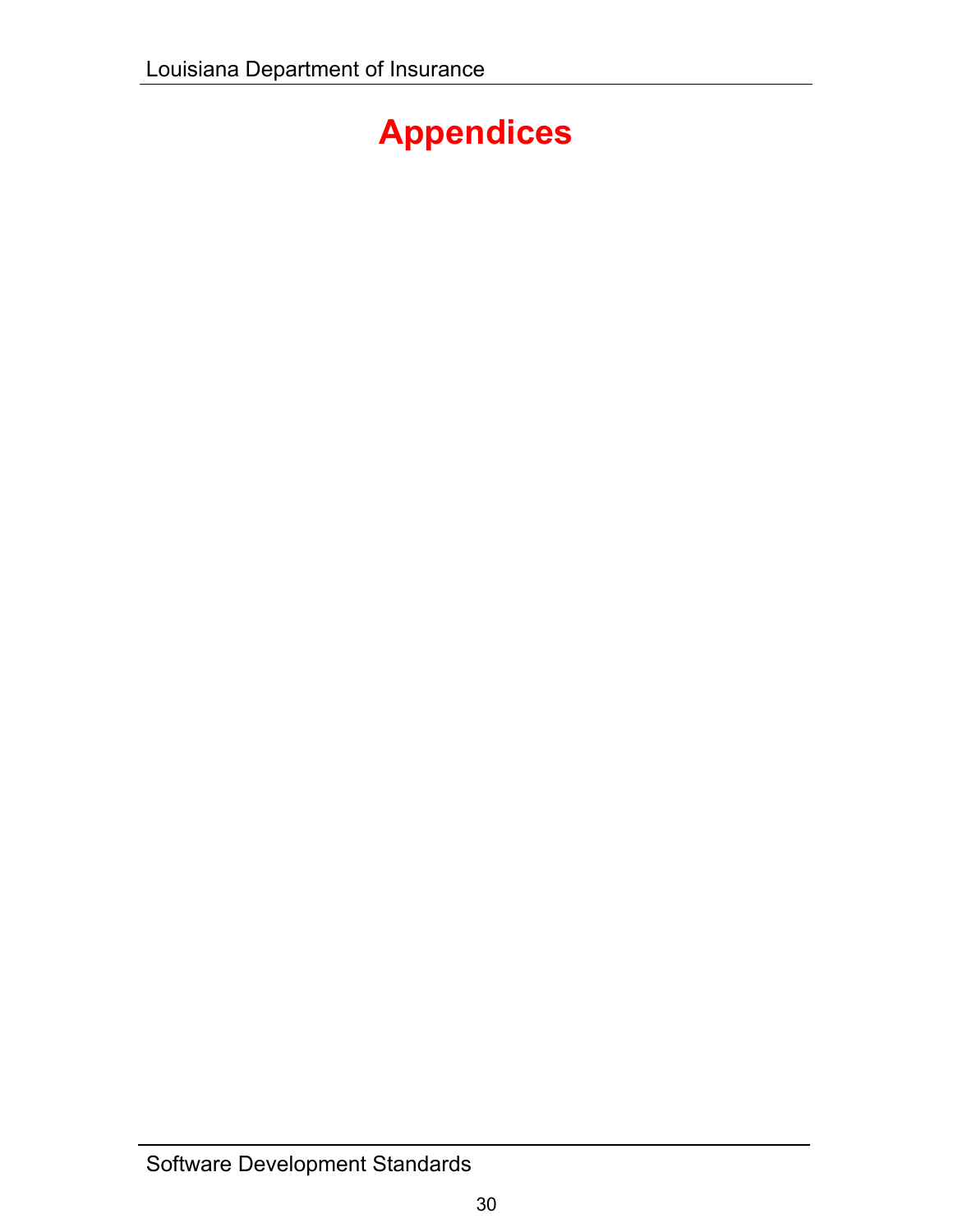#### Identifying Department Leaders

To provide needed support for IT initiatives, key leaders in the LDI need to be sought out and a working relationship built. The first step should be in identifying all key system at the department and creating owners of these systems in the client community. This ownership inherently builds a relationship between IT and the clients using the systems. These key Department leaders know firsthand the business and the issues the systems need to resolve.

#### Review Ongoing Status of Projects

To accurately measure the success of a project, there must be a set of standards to measure against. While all projects undertaken are unique and have varying measurements, there are some which are common to all projects.

Common measurements:

- Adherence to timeline
- Adherence to budget
- Percent project complete (based on task from the function specification but not budget or timeline)
- Level of client satisfaction
	- o Client response to demonstrations of product during each iteration
- Other measurements defined by the project leader and the primary client
	- o Adherence to statement of work
	- o Report from test results

A standard report should be developed which takes these measurements into account and reported on a regular interval.

#### Setting Development Guidelines

**The IT Division should set guidelines for not only defining the platforms the applications either execute on or the technology within which they are developed, but should also set the**